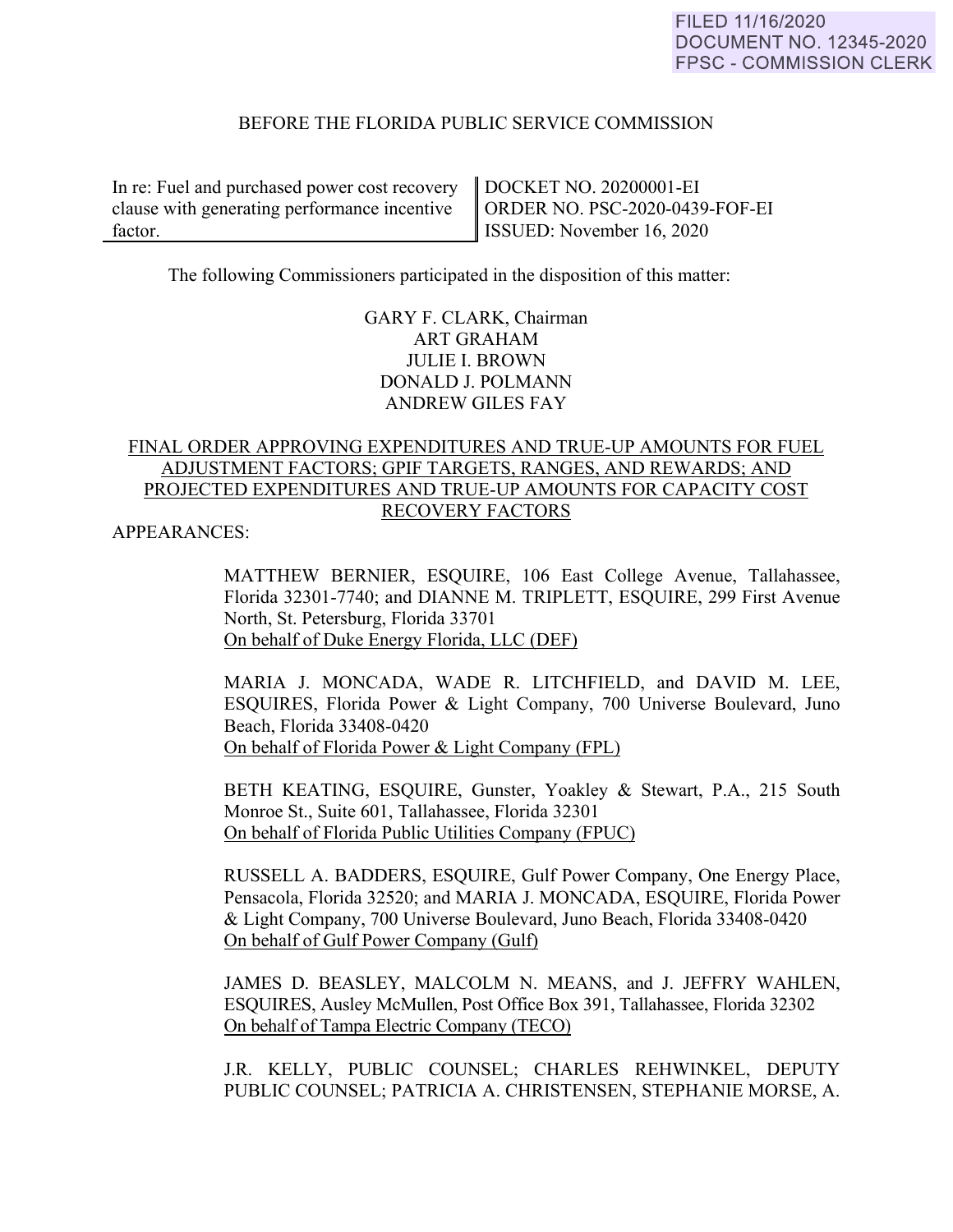ORDER NO. PSC-2020-0439-FOF-EI DOCKET NO. 20200001-EI PAGE 2

> MIREILLE FALL-FRY, and THOMAS A. DAVID, ESQUIRES, Office of Public Counsel, c/o The Florida Legislature, 111 West Madison Street, Room 812, Tallahassee, Florida 32399-1400 On behalf of the Citizens of the State of Florida (OPC)

> JON C. MOYLE, JR. and KAREN A. PUTNAL, ESQUIRES, Moyle Law Firm, PA, The Perkins House, 118 North Gadsden Street, Tallahassee, Florida 32301 On behalf of the Florida Industrial Power Users Group (FIPUG)

> JAMES W. BREW and LAURA WYNN BAKER, ESQUIRES, Stone Mattheis Xenopoulos & Brew, PC, 1025 Thomas Jefferson St., NW, Eighth Floor, West Tower, Washington, DC 20007 On behalf of White Springs Agricultural Chemicals, Inc. d/b/a PCS Phosphate –

White Springs (PCS Phosphate)

SUZANNE BROWNLESS, ESQUIRE, Florida Public Service Commission, 2540 Shumard Oak Boulevard, Tallahassee, Florida 32399-0850 On behalf of the Florida Public Service Commission (Staff)

MARY ANNE HELTON, ESQUIRE, Deputy General Counsel, Florida Public Service Commission, 2540 Shumard Oak Boulevard, Tallahassee, Florida 32399- 0850

Advisor to the Florida Public Service Commission

KEITH HETRICK, ESQUIRE, General Counsel, Florida Public Service Commission, 2540 Shumard Oak Boulevard, Tallahassee, Florida 32399-0850 Florida Public Service Commission General Counsel

# BY THE COMMISSION

 As part of the continuing fuel and purchased power adjustment and generating performance incentive clause proceedings, an administrative hearing was held on November 3, 2020, in this docket. We have jurisdiction over this subject matter pursuant to the provisions of Chapter 366, Florida Statutes (F.S.), including Sections 366.04, 366.05, and 366.06, F.S.

 At the hearing, we voted to approve all stipulated issues for FPL, FPUC, Gulf and TECO as set forth in Attachment A. As a result of our bench decisions on these issues, we have approved all issues associated with FPUC, Gulf, and TECO. At hearing, Witness Robert Coffey testified on behalf of FPL and was cross-examined by the parties, and both OPC and FPL gave closing arguments in lieu of filing briefs on the remaining FPL Issues 2F, 2G, 8-10, 18, 20 and 22. At the conclusion of closing arguments, we voted to accept the recommendations of our staff and approve FPL's positions as stated in Attachment B. At this time all issues associated with FPL have been adjudicated.

 All of DEF's issues remain outstanding and will be voted on at a December 15, 2020 Special Agenda Conference. The parties agreed at hearing that only Issues 1A, 10, 11, 18, 20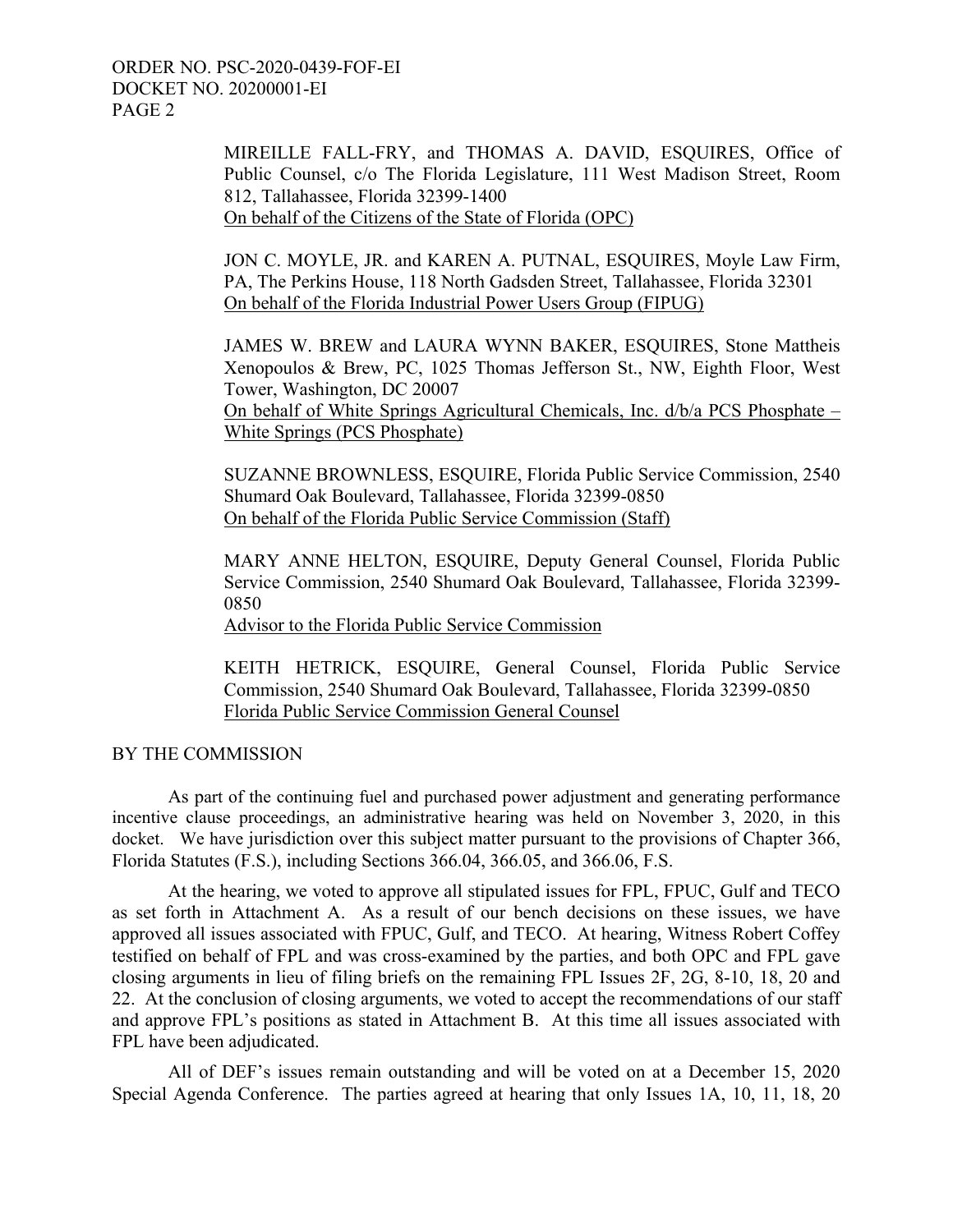# ORDER NO. PSC-2020-0439-FOF-EI DOCKET NO. 20200001-EI PAGE 3

and 22 would be briefed and all other issues would be treated as Type 2 stipulations. Briefs will be limited to 40 pages and are due November 10, 2020.

 Per stipulation of the parties, the new fuel adjustment and capacity factors for FPL, FPUC, Gulf and TECO shall become effective beginning with the first billing cycle for January 2021 through the last billing cycle for December 2021. The first billing cycle may start before January 1, 2021, and the last cycle may be read after December 31, 2021, so that each customer is billed for twelve months regardless of when the recovery factors became effective. The new factors shall continue in effect until modified by us.

 We hereby approve revised tariffs for FPL, FPUC, Gulf and TECO reflecting the fuel adjustment factors and capacity cost recovery factors determined to be appropriate in this proceeding. We direct staff to verify that the revised tariffs are consistent with our decision.

Based on the foregoing, it is

 ORDERED by the Florida Public Service Commission that the findings set forth in the body of this Order, and Attachment A and B hereto, are hereby approved. It is further

 ORDERED that Florida Power & Light Company, Florida Public Utilities Company, Gulf Power Company, and Tampa Electric Company are hereby authorized to apply the fuel cost recovery factors set forth herein during the period January 2021 through December 2021. It is further

 ORDERED that the estimated true-up amounts contained in the fuel cost recovery factors approved herein are hereby authorized subject to final true-up and further subject to proof of the reasonableness and prudence of the expenditures upon which the amounts are based. It is further

 ORDERED that Florida Power & Light Company, Florida Public Utilities Company, Gulf Power Company, and Tampa Electric Company are hereby authorized to apply the capacity cost recovery factors set forth herein during the period January 2021 through December 2021. It is further

 ORDERED that the estimated true-up amounts contained in the capacity cost recovery factors approved herein are hereby authorized subject to final true-up and further subject to proof of the reasonableness and prudence of the expenditures upon which the amounts are based. It is further

 ORDERED that the revised tariffs reflecting the fuel adjustment factors and capacity cost recovery factors determined to be appropriate in this proceeding are hereby approved and we direct Commission staff to verify that the revised tariffs are consistent with our decision. It is further

 ORDERED that while the Fuel and Purchased Power Cost Recovery Clause with Generating Performance Incentive Factor docket is assigned a separate docket number each year for administrative convenience, it is a continuing docket and shall remain open.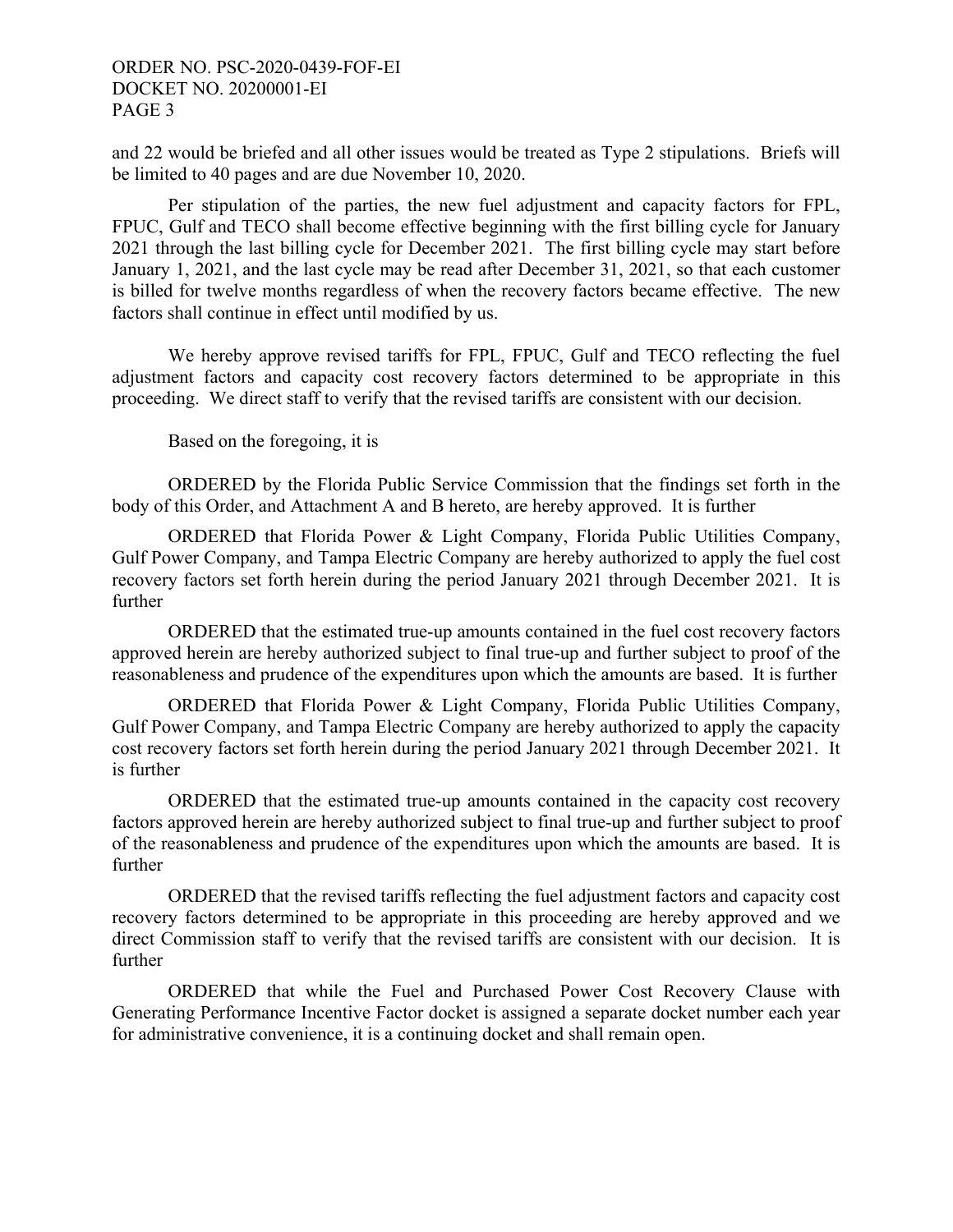ORDER NO. PSC-2020-0439-FOF-EI DOCKET NO. 20200001-EI PAGE<sub>4</sub>

By ORDER of the Florida Public Service Commission this 16th day of November, 2020.

ADAM J. ZEITZMAN Commission Clerk Florida Public Service Commission 2540 Shumard Oak Boulevard Tallahassee, Florida 32399 (850) 413-6770 www.floridapsc.com

Copies furnished: A copy of this document is provided to the parties of record at the time of issuance and, if applicable, interested persons.

SBr

# NOTICE OF FURTHER PROCEEDINGS OR JUDICIAL REVIEW

The Florida Public Service Commission is required by Section 120.569(1), Florida Statutes, to notify parties of any administrative hearing or judicial review of Commission orders that is available under Sections 120.57 or 120.68, Florida Statutes, as well as the procedures and time limits that apply. This notice should not be construed to mean all requests for an administrative hearing or judicial review will be granted or result in the relief sought.

Any party adversely affected by the Commission's final action in this matter may request: 1) reconsideration of the decision by filing a motion for reconsideration with the Office of Commission Clerk, 2540 Shumard Oak Boulevard, Tallahassee, Florida 32399-0850, within fifteen (15) days of the issuance of this order in the form prescribed by Rule 25-22.060, Florida Administrative Code; or 2) judicial review by the Florida Supreme Court in the case of an electric, gas or telephone utility or the First District Court of Appeal in the case of a water and/or wastewater utility by filing a notice of appeal with the Office of Commission Clerk, and filing a copy of the notice of appeal and the filing fee with the appropriate court. This filing must be completed within thirty (30) days after the issuance of this order, pursuant to Rule 9.110, Florida Rules of Appellate Procedure. The notice of appeal must be in the form specified in Rule 9.900(a), Florida Rules of Appellate Procedure.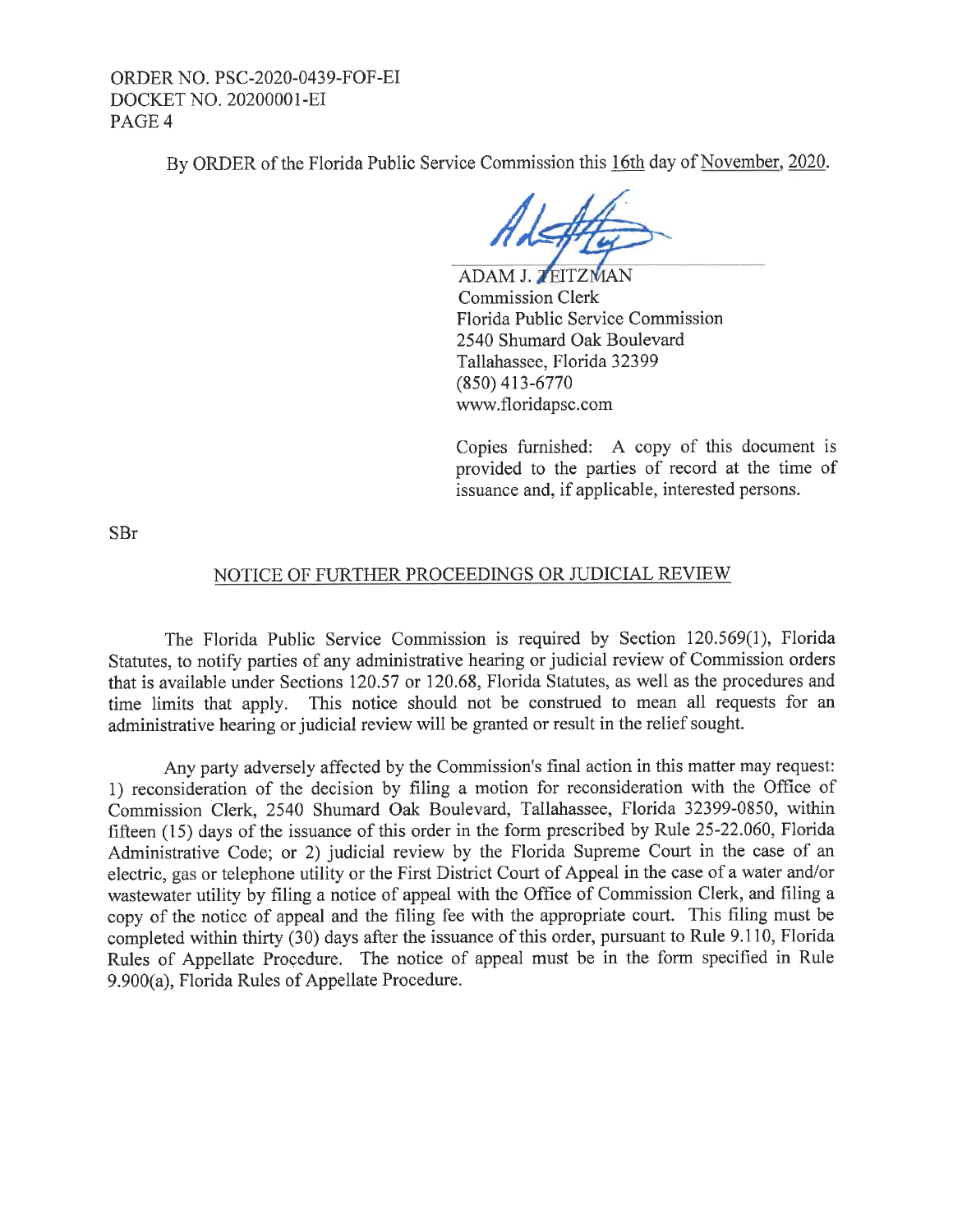# **PROPOSED STIPULATIONS**

There are proposed Type 2 stipulations<sup>1</sup> as stated below. The OPC position on each Type 2 stipulation (except for Issues 34-36) stated below is as follows:

OPC takes no position on these issues nor does it have the burden of proof related to them. As such, the OPC represents that it will not contest or oppose the Commission taking action approving a proposed stipulation between the Company and another party or staff as a final resolution of these issues. No person is authorized to state that the OPC is a participant in, or party to, a stipulation on these issues, either in this docket, in an order of the Commission or in a representation to a Court.

# **I. COMPANY SPECIFIC ISSUES**

#### **Florida Power & Light Company**

 $\overline{a}$ 

- **ISSUE 2A: What is the appropriate revised SoBRA factor for the 2018 projects to reflect actual construction costs that are less than the projected costs used to develop the initial SoBRA factor?**
- **Stipulation:** The appropriate revised SoBRA factor for the 2018 projects reflecting the actual construction cost is 0.856%.
- **ISSUE 2B: What was the total gain under FPL's Incentive Mechanism approved by Order No. PSC-2016-0560-AS-EI that FPL may recover for the period January 2019 through December 2019, and how should that gain be shared between FPL and customers?**
- **Stipulation**: The total gain under FPL's Incentive Mechanism approved by Order No. PSC-2016-0560-AS-EI that FPL may recover for the period January 2019 through December 2019 is \$55,249,313, as reflected in Column 5 of Table 1, Total Gains Schedule, (Exhibit GJY-1, Page 1 of 4). This amount exceeded the sharing threshold of \$40 million, and therefore the incremental gain above that amount should be shared between FPL and customers, with FPL retaining \$9,149,588, as reflected in Column 9 of Table 2, Total Gains Schedule (Exhibit GJY-1, Page 1 of 4).

# **ISSUE 2C: What is the appropriate amount of Incremental Optimization Costs under FPL's Incentive Mechanism approved by Order No. PSC-2016-0560-AS-EI that FPL should be allowed to recover through the fuel clause for Personnel,**

<sup>&</sup>lt;sup>1</sup> A Type 2 stipulation occurs on an issue when the utility and the staff, or the utility and at least one party adversarial to the utility, agree on the resolution of the issue and the remaining parties (including staff if they do not join in the agreement) do not object to the Commission relying on the agreed language to resolve that issue in a final order.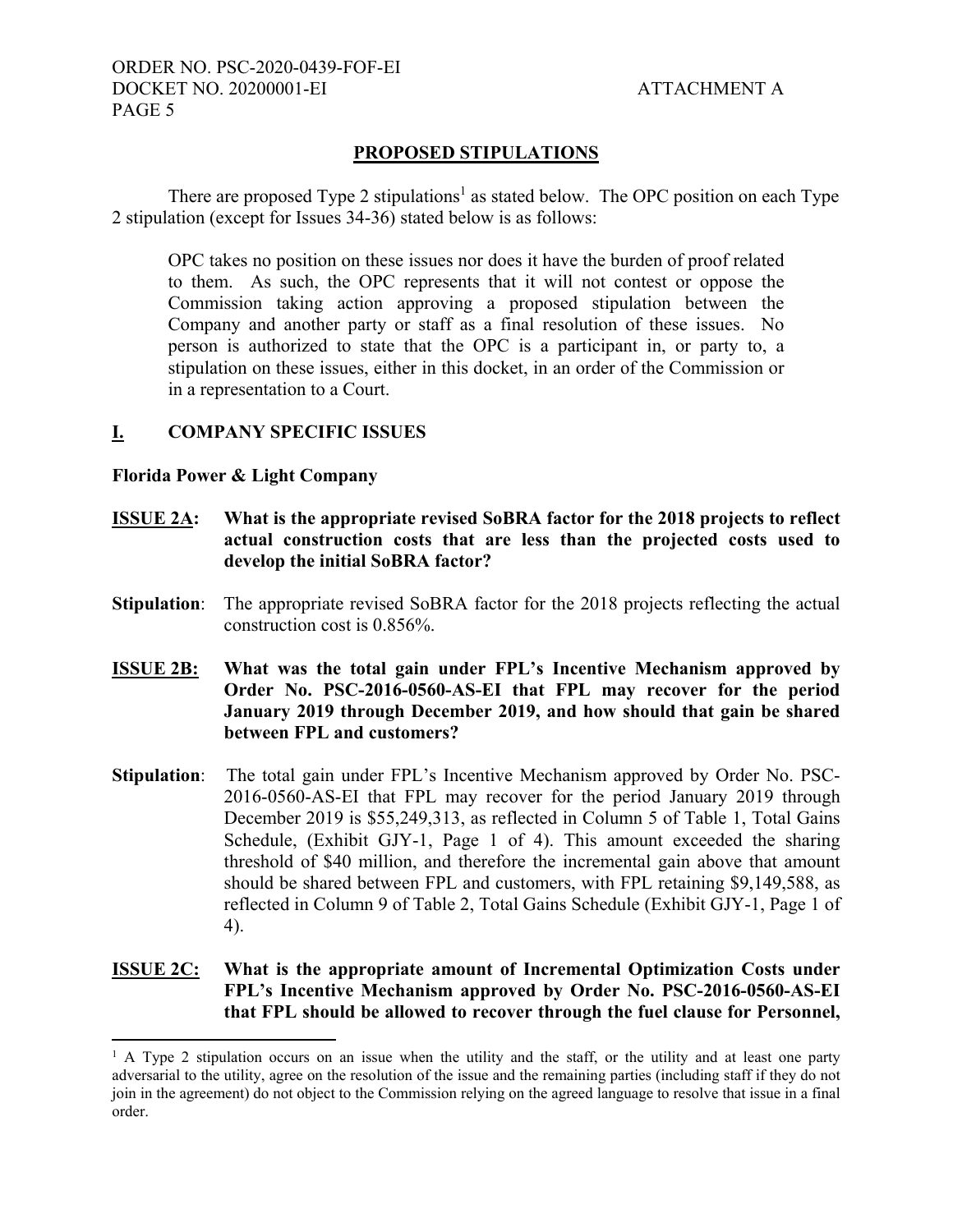# **Software, and Hardware costs for the period January 2019 through December 2019?**

- **Stipulation**: The appropriate amount of Incremental Optimization Costs under FPL's Incentive Mechanism, approved by Order No. PSC-2016-0560-AS-EI, that FPL should be allowed to recover through the fuel clause for Personnel, Software, and Hardware costs for the period January 2019 through December 2019 is \$533,064, as reflected in Columns 2 and 3 of the Incremental Optimization Costs Schedule (Exhibit GJY-1, Page 4 of 4).
- **ISSUE 2D: What is the appropriate amount of Variable Power Plant O&M Attributable to Off-System Sales under FPL's Incentive Mechanism approved by Order No. PSC-2016-0560-AS-EI that FPL should be allowed to recover through the fuel clause for the period January 2019 through December 2019?**
- **Stipulation**: The appropriate amount of Variable Power Plant O&M Attributable to Off-System Sales under FPL's Incentive Mechanism approved by Order No. PSC-2016-0560- AS-EI, that it should be allowed to recover through the fuel clause for the period January 2019 through December 2019 is \$1,754,273, as reflected in Column 6 of the Incremental Optimization Costs Schedule (Exhibit GJY-1, page 4 of 4).
- **ISSUE 2E: What is the appropriate amount of Variable Power Plant O&M Avoided due to Economy Purchases under FPL's Incentive Mechanism approved by Order No. PSC-2016-0560-AS-EI that FPL should be allowed to recover through the fuel clause for the period January 2019 through December 2019?**
- **Stipulation**: The appropriate amount of Variable Power Plant O&M Avoided due to Economy Purchases under FPL's Incentive Mechanism approved by Order No. PSC-2016- 0560-AS-EI that it should be allowed to recover through the fuel clause for the period January 2019 through December 2019 is a credit of \$358,272, as reflected in Column 7 of the Incremental Optimization Costs Schedule (Exhibit GJY-1, page 4 of 4).
- **ISSUE 2H: What is the appropriate subscription credit associated with FPL's Solar Together Program, approved by Order No. PSC-2020-0084-S-EI, to be included for recovery in 2021?**
- **Stipulation:** The appropriate subscription credit associated with FPL's Solar Together Program is \$98,939,400.
- **ISSUE 3A: Should the Commission approve FPUC's revised Fuel and Purchased Power Cost Recovery factors filed in accordance with the Stipulation and Settlement approved in Docket No. 20190156-EI, which reflect the flowthrough of interim rate over-recovery calculated based on 9 months actual and 1 month estimated revenues?**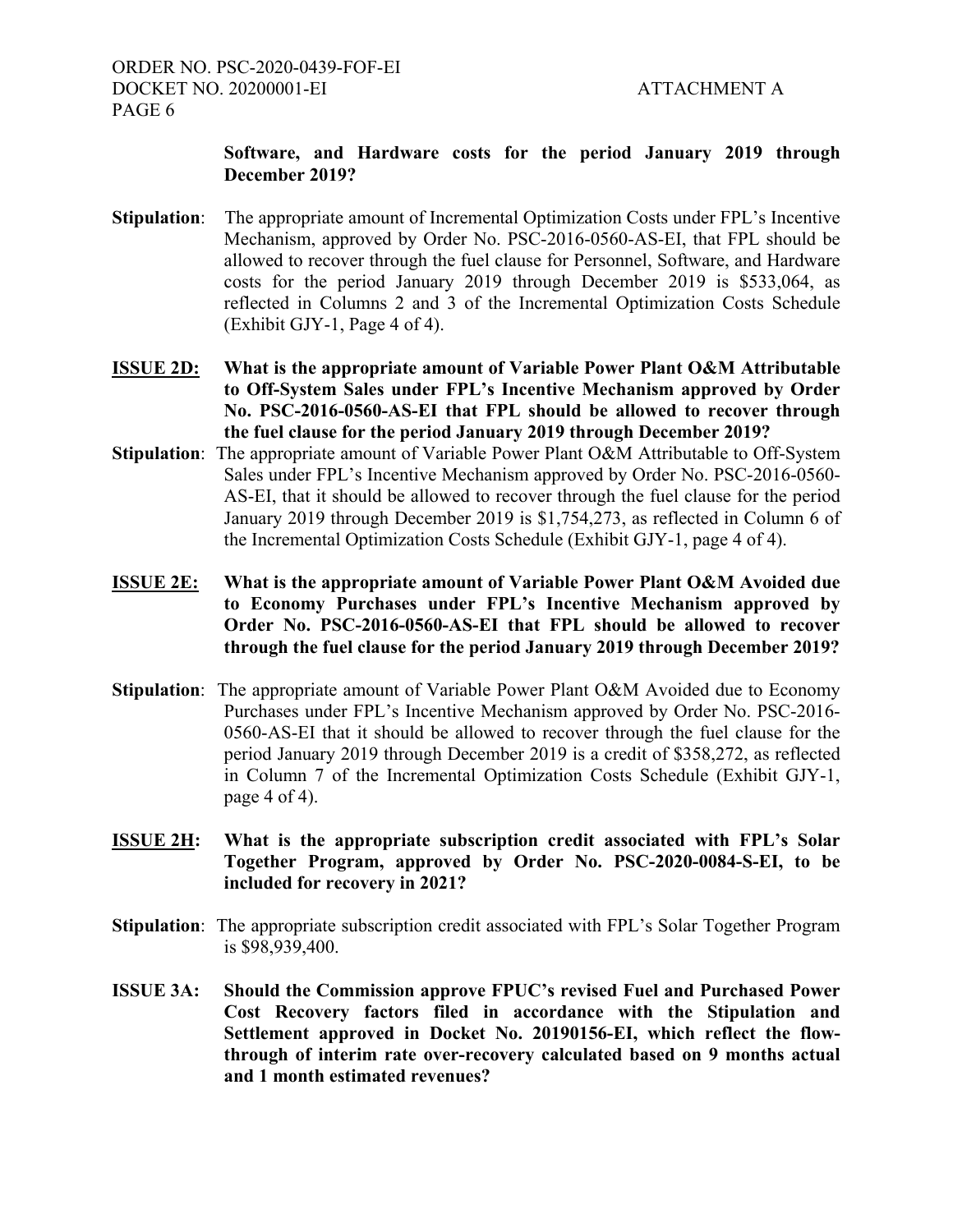#### **Stipulation** Yes.

#### **Gulf Power Company**

# **ISSUE 4A: Should the Commission approve as prudent Gulf's actions to mitigate the volatility of natural gas, residual oil, and purchased power prices, as reported in Gulf's April 2020 and August 2020 hedging reports?**

**Stipulation**: Yes, the Commission should approve as prudent Gulf's actions to mitigate the volatility of natural gas, residual oil, and purchased power prices that are reported in the April 2020 and August 2020 filing in Docket No. 20200001-EI. For the period August 1, 2019 through March 31, 2020, Gulf's hedging activities resulted in a net cost of \$5,154,160. These activities were pursuant to, and were consistent with, previously approved risk management plans. Pursuant to the 2017 Stipulation and Settlement Agreement, Gulf agreed not to enter into any additional hedges during the term of the Agreement.

#### **Tampa Electric Company**

- **ISSUE 5A: What was the total gain under TECO's Optimization Mechanism approved by Order No. PSC-2017-0456-S-EI that TECO may recover for the period January 2019 through December 2019, and how should that gain to be shared between TECO and customers?**
- **Stipulation**: The total gain under TECO's Optimization Mechanism, approved by Order No. PSC-2017-0456-S-EI, for the period January 2019 through December 2019 was \$6,468,033, as reflected in Table 1, Column 5 of the Total Gains Threshold Schedule (Exhibit JCH-1, Page 1 of 3). This amount should be shared between TECO and customers (60% and 40%, respectively), with customers receiving \$5,287,213, and TECO retaining \$1,180,820, as reflected in Columns 7 and 8 of Table 2, Total Gains Threshold Schedule (Exhibit JCH-1, Page 1 of 3).

# **GENERIC FUEL ADJUSTMENT ISSUES**

- **ISSUE 6**: **What are the appropriate actual benchmark levels for calendar year 2020 for gains on non-separated wholesale energy sales eligible for a shareholder incentive?**
- **Stipulation:** The appropriate actual benchmark levels for calendar year 2020 for gains on non separated wholesale energy sales eligible for a shareholder incentive are as follows:
- **FPL:** The appropriate actual benchmark levels for calendar year 2020 for gains on nonseparated wholesale energy sales eligible for a shareholder incentive are as follows: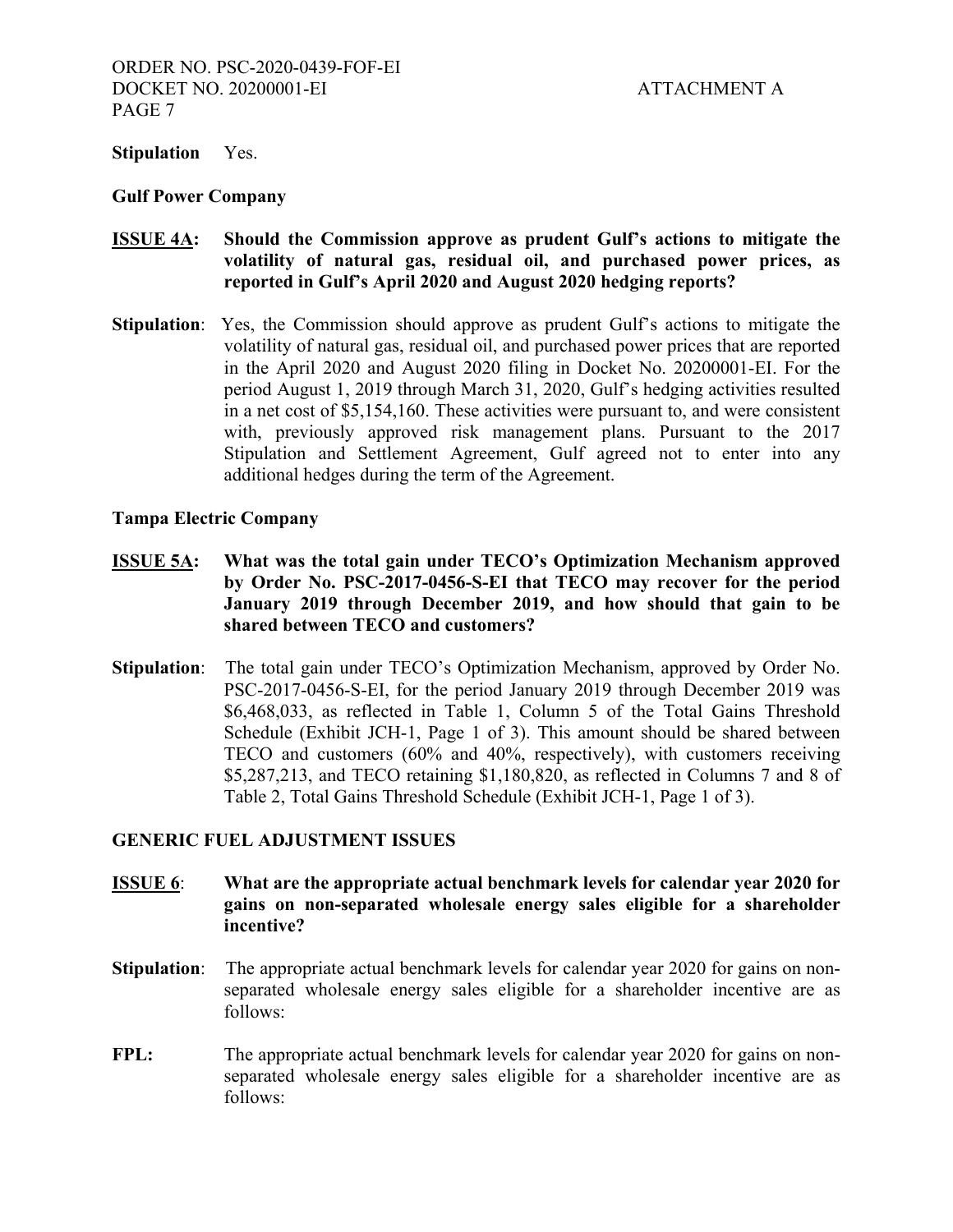ORDER NO. PSC-2020-0439-FOF-EI DOCKET NO. 20200001-EI ATTACHMENT A PAGE 8

 Pursuant to the Stipulation and Settlement that was approved in Order No. PSC-2016-0560-AS-EI, FPL revised its Incentive Mechanism program, which does not rely upon the three-year average Shareholder Incentive Benchmark specified in Order No. PSC-00-1744-PAA-EI. Setting the appropriate actual benchmark levels for calendar year 2020 for gains on non-separated wholesale energy sales eligible for a shareholder incentive is not applicable to FPL as part of its revised Incentive Mechanism.

- **GULF:** \$912,580.
- **TECO:** The Company did not set a benchmark level for calendar year 2020. Pursuant to the Stipulation and Settlement that was approved in Order No. PSC-2017-0456-S-EI, the Company's Optimization Mechanism replaces the incentive program that used benchmark levels for gains on non-separated wholesale energy sales eligible for a shareholder incentive.
- **ISSUE 7:** What are the appropriate estimated benchmark levels for calendar year 2021 for gains on non-separated wholesale energy sales eligible for a shareholder incentive?

# **Stipulation**:

- **FPL:** Pursuant to the Stipulation and Settlement that was approved in Order No. PSC-2016-0560-AS-EI, FPL revised its Incentive Mechanism program, which does not rely upon the three-year average Shareholder Incentive Benchmark specified in Order No. PSC-00-1744-PAA-EI. Setting the appropriate estimated benchmark levels for calendar year 2021 for gains on non-separated wholesale energy sales eligible for a shareholder incentive is not applicable to FPL as part of its revised Incentive Mechanism.
- **GULF:** \$274,562.
- **TECO:** The Company did not set an estimated benchmark level for calendar year 2021. Pursuant to the Stipulation and Settlement that was approved in Order No. PSC-2017-0456-S-EI, the Company's Optimization Mechanism replaces the incentive program that used benchmark levels for gains on non-separated wholesale energy sales eligible for a shareholder incentive.

# **ISSUE 8: What are the appropriate final fuel adjustment true-up amounts for the period January 2019 through December 2019?**

#### **Stipulation**:

**FPUC:** An under-recovery of \$2,017,896.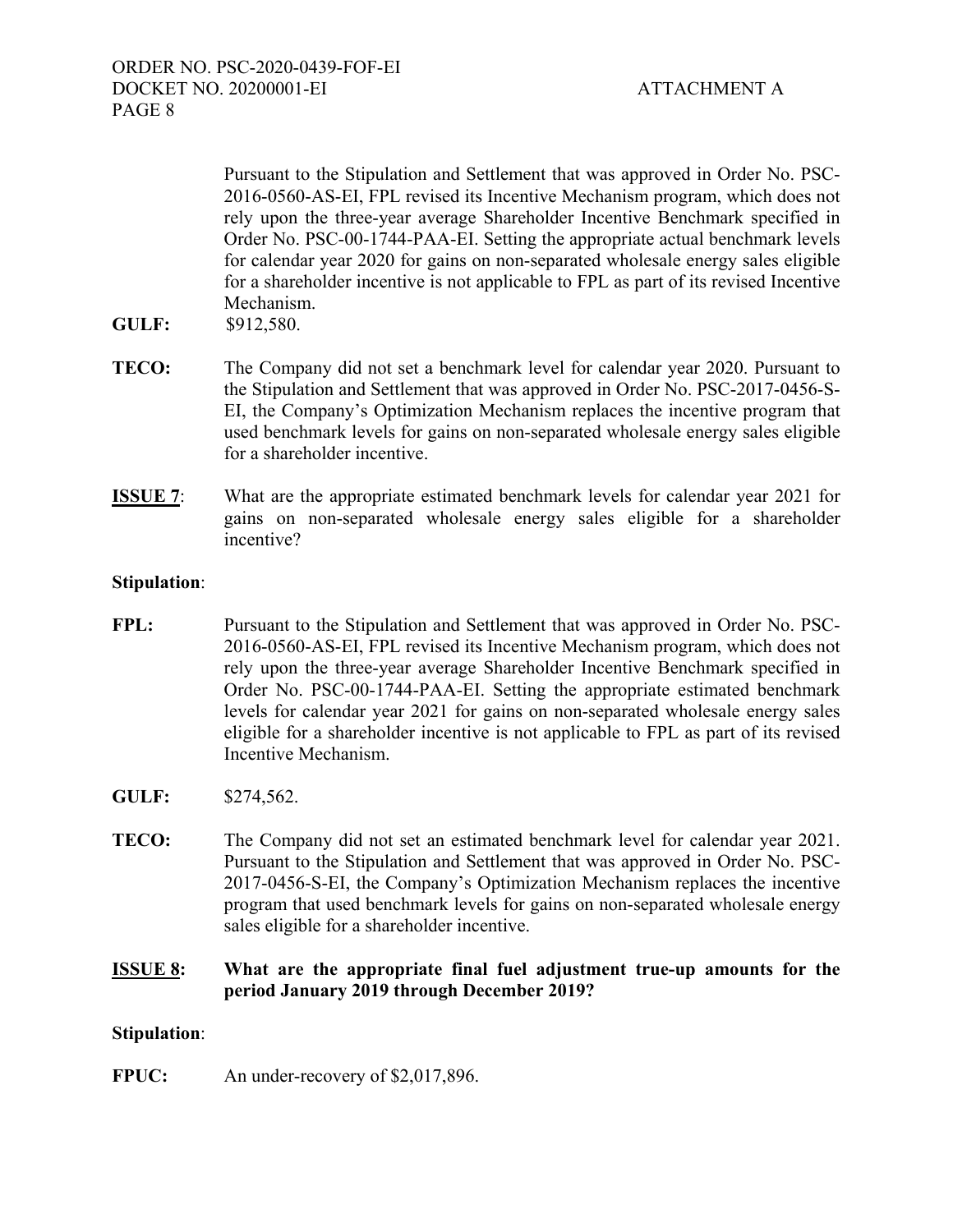ORDER NO. PSC-2020-0439-FOF-EI DOCKET NO. 20200001-EI ATTACHMENT A PAGE 9

- GULF: An over-recovery of \$8,868,596.
- **TECO:** An over-recovery of \$35,821,098.
- **ISSUE 9: What are the appropriate fuel adjustment actual/estimated true-up amounts for the period January 2020 through December 2020?**

#### **Stipulation**:

- FPUC: An over-recovery of \$2,315,064.
- **GULF:** An under-recovery of \$9,968,285.
- **TECO:** An under-recovery of \$61,300,153.
- **ISSUE 10:** What are the appropriate total fuel adjustment true-up amounts to be collected/refunded from January 2021 through December 2021?

#### **Stipulation**:

| <b>FPUC:</b> | An over-recovery of \$297,168. |
|--------------|--------------------------------|
|--------------|--------------------------------|

- **GULF:** An under-recovery of \$1,099,690.
- **TECO:** An under-recovery of \$25,479,055.
- **ISSUE 11: What are the appropriate projected total fuel and purchased power cost recovery amounts for the period January 2021 through December 2021?**

# **Stipulation**:

- **FPL:** \$2,593,860,560.
- **FPUC:** \$44,407,969.
- **GULF:** \$326,225,315.
- **TECO:** \$588,143,346.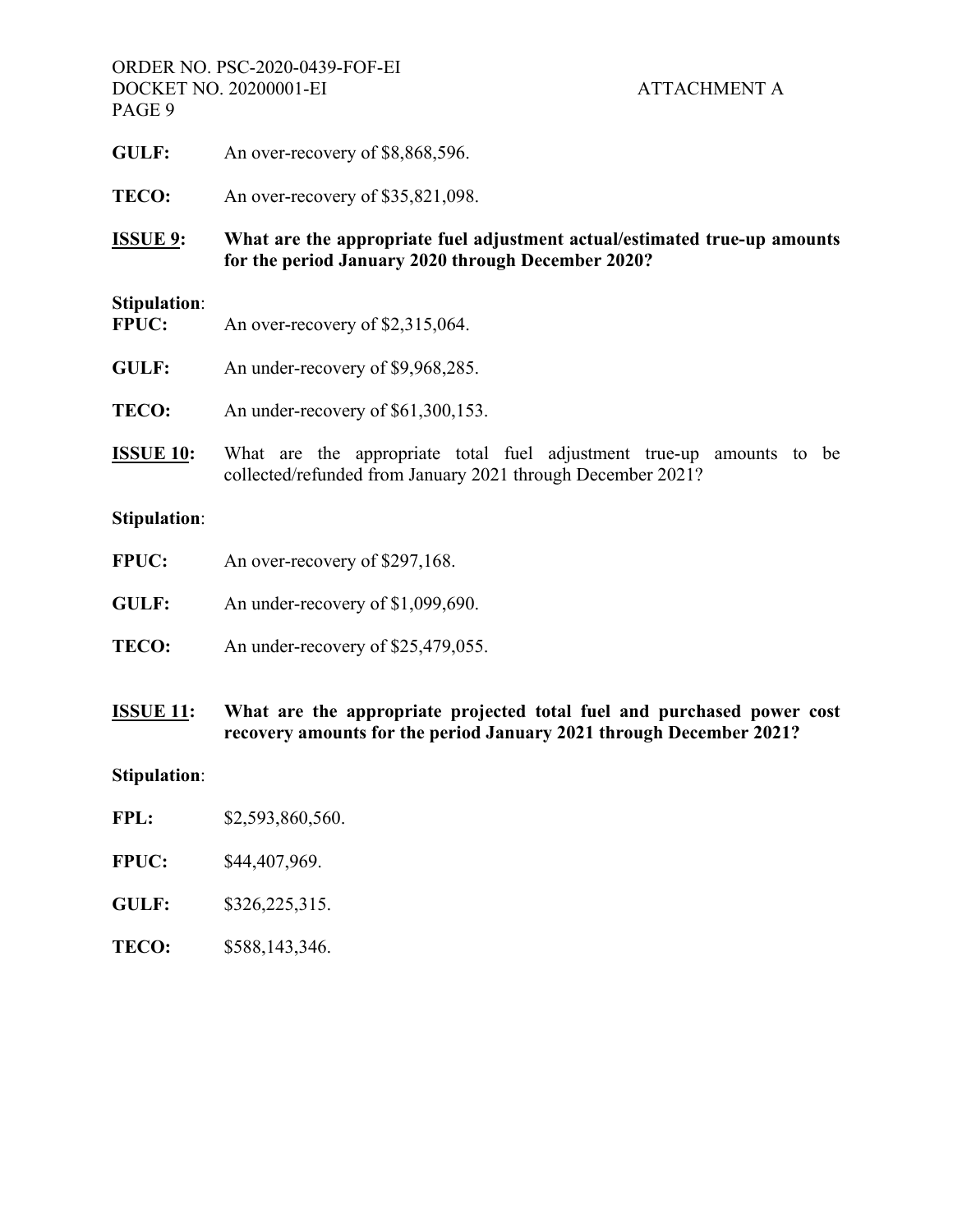# **COMPANY-SPECIFIC GENERATING PERFORMANCE INCENTIVE FACTOR ISSUES**

# **Duke Energy Florida, LLC**

No company-specific GPIF issues for Duke Energy Florida, LLC have been identified at this time. If such issues are identified, they shall be numbered 12A, 12B, 12C, and so forth, as appropriate.

# **Florida Power & Light Company**

No company-specific GPIF issues for Florida Power & Light Company have been identified at this time. If such issues are identified, they shall be numbered 13A, 13B, 13C, and so forth, as appropriate.

# **Gulf Power Company**

No company-specific GPIF issues for Gulf Power Company have been identified at this time. If such issues are identified, they shall be numbered 14A, 14B, 14C, and so forth, as appropriate.

# **Tampa Electric Company**

No company-specific GPIF issues for Tampa Electric Company have been identified at this time. If such issues are identified, they shall be numbered 15A, 15B, 15C, and so forth, as appropriate.

# **GENERIC GPIF ISSUES**

**ISSUE 16**: **What is the appropriate GPIF reward or penalty for performance achieved during the period January 2019 through December 2019 for each investorowned electric utility subject to the GPIF?**

#### **Stipulation**:

**FPL:** A reward of \$8,125,681.

- **GULF:** A reward of \$62,232.
- **TECO:** A reward of \$2,858,056.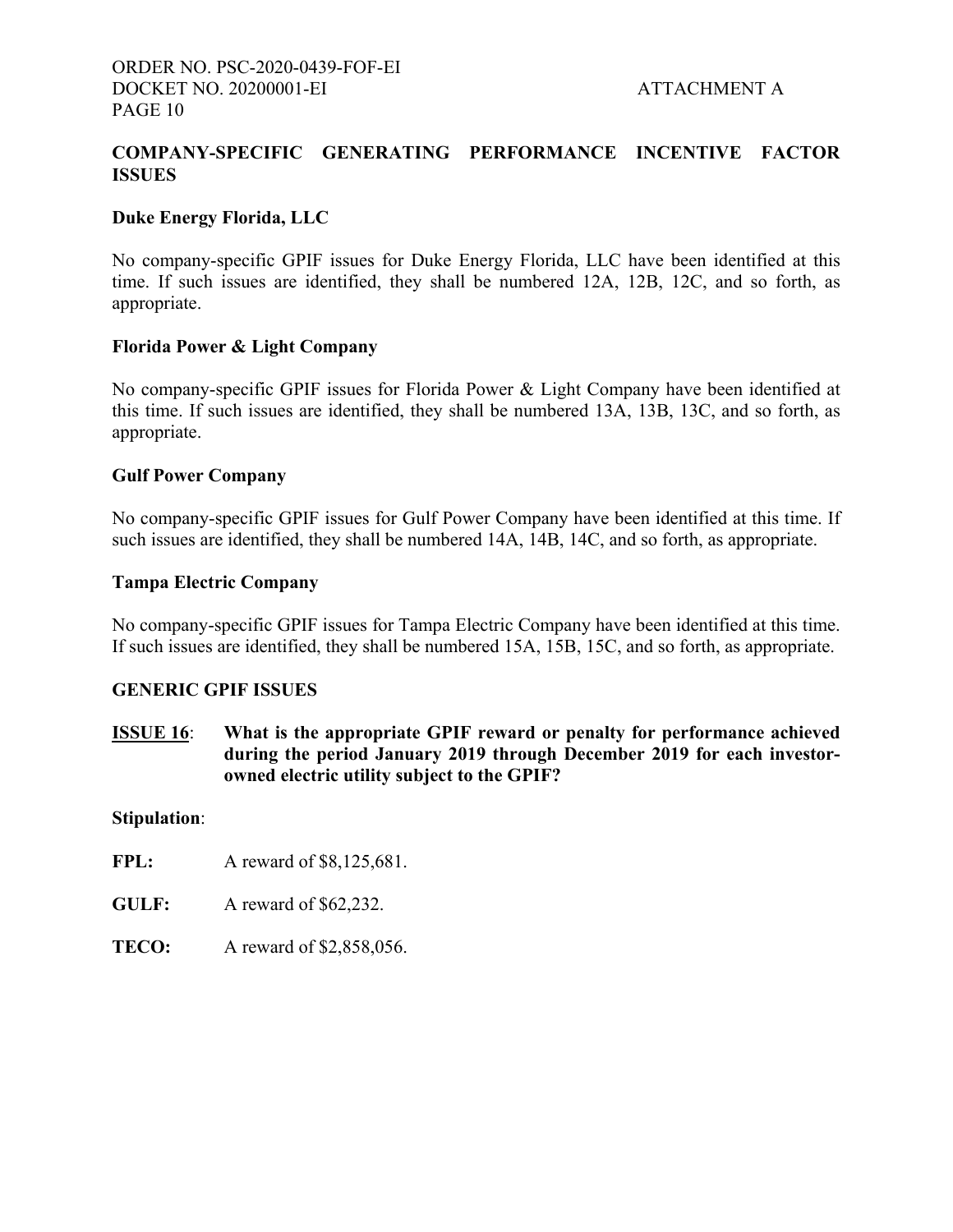**ISSUE 17**: **What should the GPIF targets/ranges be for the period January 2021 through December 2021 for each investor-owned electric utility subject to the GPIF?**

# **Stipulation**:

**FPL:** 

| GPIF Targets/Ranges for the period January-December, 2021 |                      |                                   |             |                               |                                |                                |                        |
|-----------------------------------------------------------|----------------------|-----------------------------------|-------------|-------------------------------|--------------------------------|--------------------------------|------------------------|
|                                                           |                      | <b>EAF</b>                        |             |                               | <b>ANOHR</b>                   |                                |                        |
|                                                           |                      | Target                            | Maximum     |                               | Target                         | Maximum                        |                        |
|                                                           | Plant/Unit           | EAF<br>$\left(\frac{0}{0}\right)$ | EAF<br>( %) | <b>Savings</b><br>$(\$000's)$ | <b>ANOHR</b><br><b>BTU/KWH</b> | <b>ANOHR</b><br><b>BTU/KWH</b> | Savings<br>$(\$000's)$ |
|                                                           | Canaveral 3          | 90.1                              | 92.6        | 430                           | 6,640                          | 6,724                          | 1,581                  |
|                                                           | Sanford 5            | 90.4                              | 92.9        | 209                           | 7,372                          | 7,549                          | 2,158                  |
|                                                           | Ft. Myers 2          | 91.2                              | 93.7        | 288                           | 7,189                          | 7,343                          | 3,276                  |
|                                                           | Port<br>Everglades 5 | 84.0                              | 87.0        | 949                           | 6,566                          | 6,671                          | 2,558                  |
| <b>FPL</b>                                                | Riviera 5            | 84.6                              | 87.1        | 512                           | 6,545                          | 6,636                          | 1,818                  |
|                                                           | St. Lucie 1          | 80.6                              | 84.1        | 3,807                         | 10,422                         | 10,522                         | 363                    |
|                                                           | St. Lucie 2          | 84.0                              | 87.0        | 2,815                         | 10,297                         | 10,389                         | 267                    |
|                                                           | Turkey Point 3       | 85.7                              | 88.7        | 2,769                         | 11,234                         | 11,492                         | 828                    |
|                                                           | Turkey Point 4       | 93.6                              | 96.6        | 2,816                         | 10,888                         | 11,041                         | 643                    |
|                                                           | Turkey Point 5       | 80.6                              | 83.6        | 194                           | 7,350                          | 7,468                          | 1,186                  |
|                                                           | West County 1        | 91.0                              | 93.5        | 581                           | 7,098                          | 7,260                          | 3,025                  |
|                                                           | <b>West County 2</b> | 89.7                              | 92.2        | 643                           | 6,882                          | 7,053                          | 3,572                  |
|                                                           | West County 3        | 83.2                              | 85.7        | 622                           | 6,919                          | 7,074                          | 3,118                  |
|                                                           | Total*               |                                   |             | 16,635                        |                                |                                | 24,393                 |

| <b>Table 17-2</b>                                                |  |
|------------------------------------------------------------------|--|
| <b>GPIF Targets/Ranges for the period January-December, 2021</b> |  |

Source: GPIF Target and Range Summary (Exhibit CRR-2, Pages 6-7 of 36).

\*May not compute due to rounding.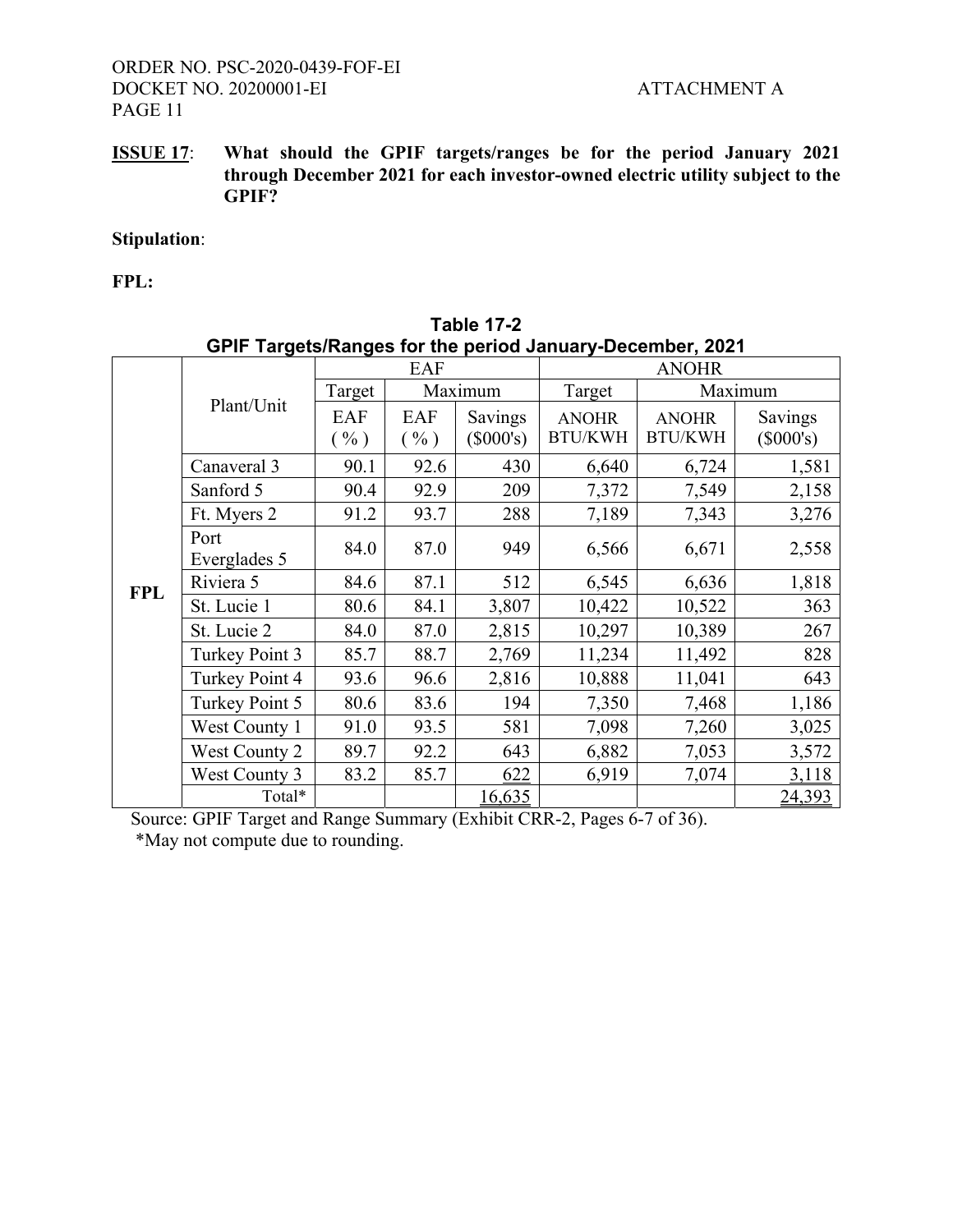# **GULF:**

|             | OF II Talgets/Naliges for the period January-Decenner, 2021 |                        |               |                        |                                |                                |                      |
|-------------|-------------------------------------------------------------|------------------------|---------------|------------------------|--------------------------------|--------------------------------|----------------------|
|             |                                                             | EAF                    |               |                        | <b>ANOHR</b>                   |                                |                      |
|             |                                                             | Target                 | Maximum       |                        | Target                         | Maximum                        |                      |
|             | Plant/Unit                                                  | EAF<br>$\frac{0}{0}$ ) | EAF<br>$\%$ ) | Savings<br>$(\$000's)$ | <b>ANOHR</b><br><b>BTU/KWH</b> | <b>ANOHR</b><br><b>BTU/KWH</b> | Savings<br>(\$000's) |
|             | Scherer 3                                                   | 95.3                   | 95.5          |                        | 11,339                         | 11,679                         | 57                   |
| <b>GULF</b> | Crist 7                                                     | 89.0                   | 92.4          | 16                     | 10,882                         | 11,208                         | 519                  |
|             | Daniel 1                                                    | 93.9                   | 97.1          |                        | 10,650                         | 10,970                         | 45                   |
|             | Daniel 2                                                    | 93.4                   | 94.8          | $\overline{2}$         | 10,334                         | 10,644                         | 205                  |
|             | Smith 3                                                     | 91.2                   | 92.3          | 110                    | 6,913                          | 7,120                          | 3,315                |
|             | Total                                                       |                        |               | 130                    |                                |                                | 4,141                |

**Table 17-3 GPIF Targets/Ranges for the period January-December, 2021**

Source: GPIF Unit Performance Summary (Exhibit CR-1, Schedule 3, Page 5 of 28).

# **TECO:**

| <b>Table 17-4</b>                                         |
|-----------------------------------------------------------|
| GPIF Targets/Ranges for the period January-December, 2021 |

|             |            | Target        | Maximum       |                        | Maximum<br>Target              |                                |                      |
|-------------|------------|---------------|---------------|------------------------|--------------------------------|--------------------------------|----------------------|
|             | Plant/Unit | EAF<br>$\%$ ) | EAF<br>$\%$ ) | Savings<br>$(\$000's)$ | <b>ANOHR</b><br><b>BTU/KWH</b> | <b>ANOHR</b><br><b>BTU/KWH</b> | Savings<br>(\$000's) |
|             | Big Bend 4 | 54.0          | 60.7          | 181.0                  | 11,576                         | 12,191                         | 1,916.4              |
| <b>TECO</b> | Polk 1     | 77.7          | 82.1          | 675.5                  | 9,684                          | 10,348                         | 1,167.3              |
|             | Polk 2     | 80.6          | 82.1          | 213.7                  | 6,940                          | 7,125                          | 3,324.1              |
|             | Bayside 1  | 93.9          | 94.5          | 2,242.6                | 7,352                          | 7,460                          | 1,516.3              |
|             | Bayside 2  | 90.9          | 92.2          | 1,043.8                | 7,439                          | 7,560                          | 1,723.2              |
|             | Total      |               |               | 4356.6                 |                                |                                | 9,647.3              |

Source: GPIF Target and Range Summary (Exhibit JC-1, Document 1, Page 4 of 32).

# **FUEL FACTOR CALCULATION ISSUES**

**ISSUE 18**: **What are the appropriate projected net fuel and purchased power cost recovery and Generating Performance Incentive amounts to be included in the recovery factor for the period January 2021 through December 2021?**

# **Stipulation**:

**FPUC:** \$44,110,801.

**GULF:** \$327,622,911.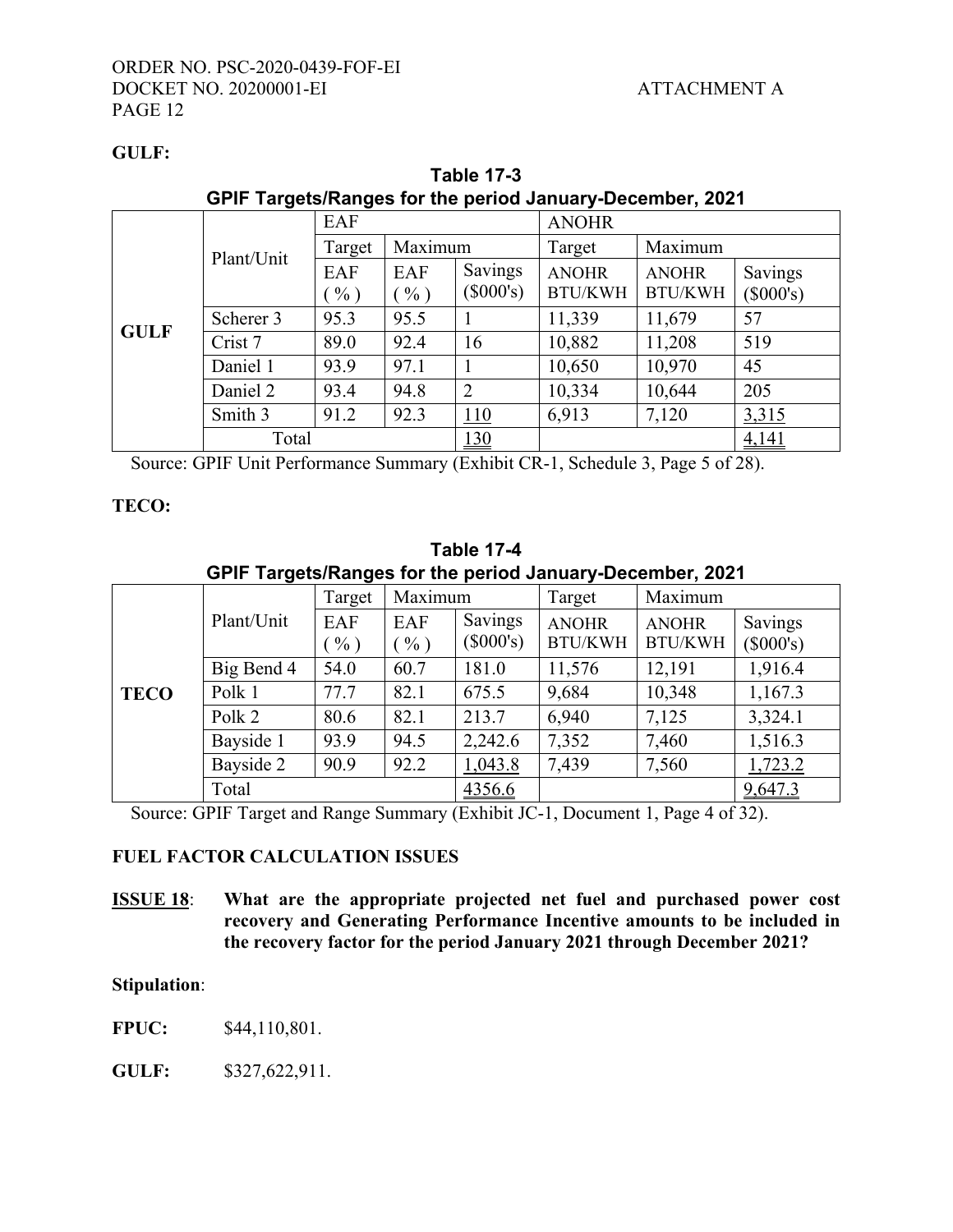**TECO:** \$618,103,935.

**ISSUE 19: What is the appropriate revenue tax factor to be applied in calculating each investor-owned electric utility's levelized fuel factor for the projection period January 2021 through December 2021?** 

# **Stipulation**:

- **FPL:** 1.00072.
- **FPUC:** 1.00072.
- **GULF:** 1.00072.
- **TECO:** 1.00072.
- **ISSUE 20**: What are the appropriate levelized fuel cost recovery factors for the period January 2021 through December 2021?

#### **Stipulation**:

- **FPUC:** 4.540 cents per kWh.
- **GULF:** 3.053 cents per kWh.
- **TECO:** 3.162 cents per kWh.
- **ISSUE 21**: **What are the appropriate fuel recovery line loss multipliers to be used in calculating the fuel cost recovery factors charged to each rate class/delivery voltage level class?**

#### **Stipulation**:

- FPL: The appropriate fuel recovery line loss multipliers to be used in calculating the fuel cost recovery factors charged to each rate class/delivery voltage level class are provided in response to Issue No. 22.
- **FPUC:** The appropriate fuel recovery line loss multiplier to be used in calculating the fuel cost recovery factors charged to each rate class/delivery voltage level class is 1.0000.
- **GULF:** See Table 21-2 below: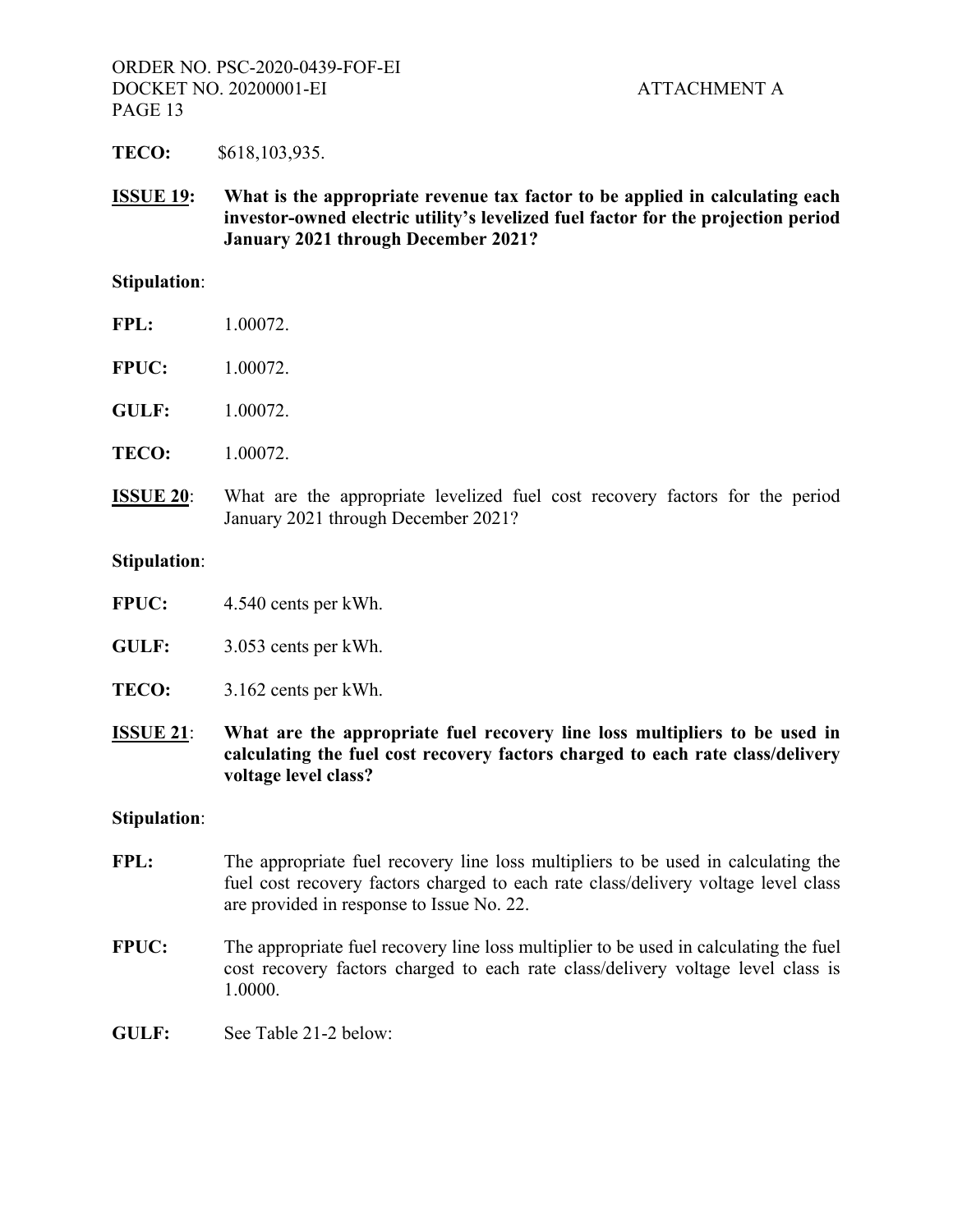# ORDER NO. PSC-2020-0439-FOF-EI DOCKET NO. 20200001-EI ATTACHMENT A PAGE 14

# **Table 21-2 GULF Fuel Recovery Line Loss Multipliers for the period January-December, 2021**

| Group                                                                                                                                                                                                                       | <b>Rate Schedules</b>                                   | <b>Fuel Recovery Loss Multipliers</b> |  |  |  |
|-----------------------------------------------------------------------------------------------------------------------------------------------------------------------------------------------------------------------------|---------------------------------------------------------|---------------------------------------|--|--|--|
| A                                                                                                                                                                                                                           | RS, RSVP, RSTOU,<br>GS, GSD, GSDT, GSTOU, OSIII, SBS(1) | 1.00555                               |  |  |  |
| B                                                                                                                                                                                                                           | LP, LPT, SBS(2)                                         | 0.99188                               |  |  |  |
| $\mathcal{C}_{\mathcal{C}}$                                                                                                                                                                                                 | PX, PXT, RTP, SBS(3)                                    | 0.97668                               |  |  |  |
| D                                                                                                                                                                                                                           | OSI/II                                                  | 1.00560                               |  |  |  |
| Includes SBS customers with a contract demand in the range of 100 to 499 kW<br>Includes SBS customers with a contract demand in the range of 500 to 7,499 kW<br>Includes SBS customers with a contract demand over 7,499 kW |                                                         |                                       |  |  |  |

Source: Schedule E1-E (Exhibit RLH-5, 2021 Projection Filing, Page 7 of 41).

# TECO: See Table 21-3 below:

# **Table 21-3 TECO Fuel Recovery Line Loss Multipliers for the period January-December, 2020**

| Delivery Voltage Level        | Line Loss Multiplier |
|-------------------------------|----------------------|
| Transmission                  | 0.98                 |
| <b>Distribution Primary</b>   | 0.99                 |
| <b>Distribution Secondary</b> | .00                  |
| <b>Lighting Service</b>       | 00                   |

Source: Schedule E1-D.

# **ISSUE 22**: **What are the appropriate fuel cost recovery factors for each rate class/delivery voltage level class adjusted for line losses?**

# **Stipulation**:

**FPUC:** The appropriate levelized fuel adjustment and purchased power cost recovery factors for the period January 2021 through December 2021 for the Consolidated Electric Division, adjusted for line loss multipliers and including taxes, are shown in Table 22-4 below: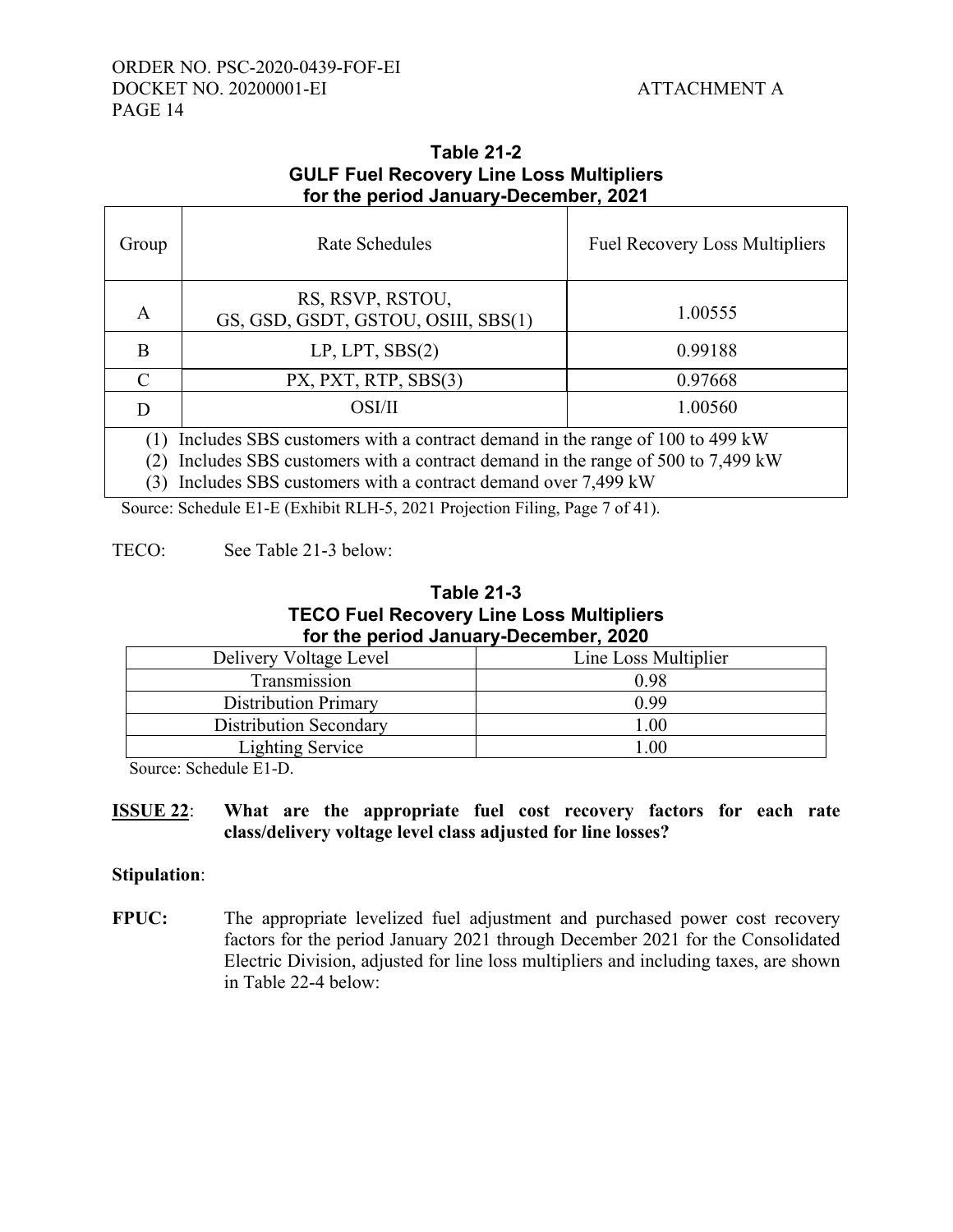| Fuel Recovery Factors – By Rate Schedule      |                      |  |  |
|-----------------------------------------------|----------------------|--|--|
| For the Period January through December, 2021 |                      |  |  |
| Rate Schedule                                 | Levelized Adjustment |  |  |
|                                               | (cents/kWh)          |  |  |
| <b>RS</b>                                     | 7.269                |  |  |
| <b>GS</b>                                     | 7.034                |  |  |
| <b>GSD</b>                                    | 6.719                |  |  |
| <b>GSLD</b>                                   | 6.495                |  |  |
| LS                                            | 5.072                |  |  |

| Table 22-4                                                            |  |  |  |  |  |
|-----------------------------------------------------------------------|--|--|--|--|--|
| FPUC Fuel Cost Recovery Factors for the period January-December, 2021 |  |  |  |  |  |

Source: Schedule E1, Page 3 of 3.

# **Table 22-9**

# **FPUC Fuel Cost Recovery Factors for the period January-December, 2021**

| Step Rate Allocation for Residential Customers (RS Rate Schedule) |                      |  |  |
|-------------------------------------------------------------------|----------------------|--|--|
| For the Period January through December, 2021                     |                      |  |  |
| Rate Schedule and Allocation                                      | Levelized Adjustment |  |  |
|                                                                   | (cents/kWh)          |  |  |
| RS Rate Schedule – Sales Allocation                               | 7.269                |  |  |
| RS Rate Schedule with less than or equal to 1,000 kWh/month       | 6.961                |  |  |
| RS Rate Schedule with more than 1,000 kWh/month                   | 8.211                |  |  |
|                                                                   |                      |  |  |

Source: Schedule E1, Page 3 of 3.

# **Table 22-10 FPUC Fuel Cost Recovery Factors for the period January-December, 2021**

| Fuel Recovery Factors for Time of Use – By Rate Schedule |                                               |                      |  |  |  |
|----------------------------------------------------------|-----------------------------------------------|----------------------|--|--|--|
|                                                          | For the Period January through December, 2021 |                      |  |  |  |
|                                                          | Levelized                                     | Levelized            |  |  |  |
| Rate Schedule                                            | Adjustment                                    | Adjustment           |  |  |  |
|                                                          | On Peak (cents/kWh)                           | Off Peak (cents/kWh) |  |  |  |
| RS                                                       | 15.361                                        | 3.061                |  |  |  |
| <b>GS</b>                                                | 11.034                                        | 2.034                |  |  |  |
| <b>GSD</b>                                               | 10.719                                        | 3.469                |  |  |  |
| <b>GSLD</b>                                              | 12.495                                        | 3.495                |  |  |  |
| Interruptible                                            | 4.995                                         | 6.495                |  |  |  |

Source: Schedule E1, Page 3 of 3.

**GULF:** The appropriate fuel cost recovery factors for each rate class/delivery voltage level class adjusted for line losses for the period January 2021 through December 2021, are shown in Tables 22-11 and 22-12 below: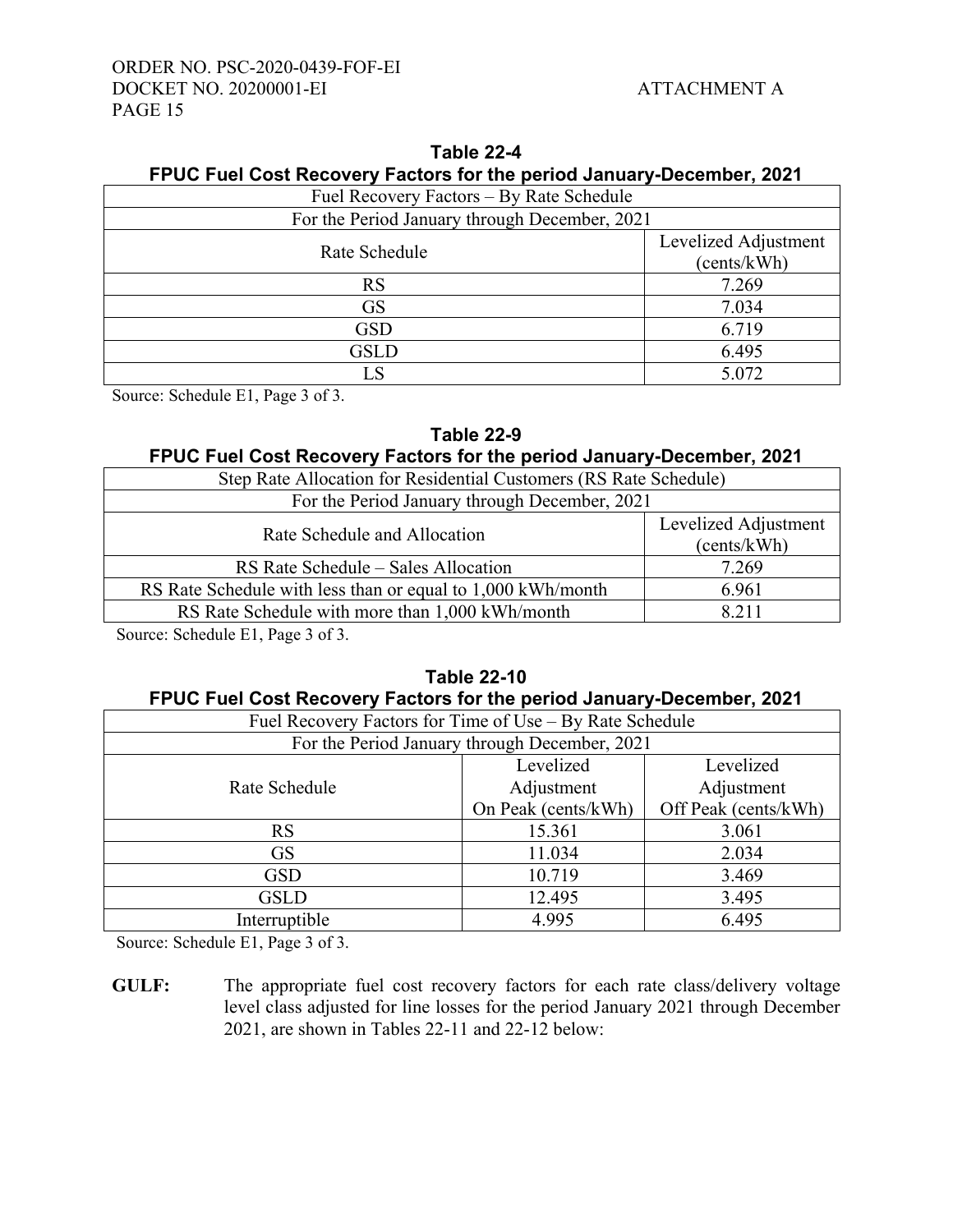| for the period January-December, 2021 |                                                         |                                                  |  |  |  |  |
|---------------------------------------|---------------------------------------------------------|--------------------------------------------------|--|--|--|--|
| Group                                 | Rate Schedules                                          | <b>Fuel Cost Recovery Factors</b><br>(cents/kWh) |  |  |  |  |
| A                                     | RS, RSVP, RSTOU,<br>GS, GSD, GSDT, GSTOU, OSIII, SBS(1) | 3.070                                            |  |  |  |  |
| B                                     | LP, LPT, SBS(2)                                         | 3.028                                            |  |  |  |  |
| $\mathcal{C}$                         | PX, PXT, RTP, SBS(3)                                    | 2.982                                            |  |  |  |  |
|                                       | OSI/II                                                  | 3.045                                            |  |  |  |  |

# **Table 22-11 Gulf Standard Fuel Cost Recovery Factors**

Source: Schedule E1-E (Exhibit RLH-5, 2021 Projection Filing, Page 7 of 41).

# **Table 22-12 Gulf Time-of-Use Fuel Cost Recovery Factors for the period January-December, 2021**

|                                                                                   |                                                       | Fuel<br>Recovery | <b>Fuel Cost Recovery</b><br>Factors (cents/kWh) |          |  |
|-----------------------------------------------------------------------------------|-------------------------------------------------------|------------------|--------------------------------------------------|----------|--|
| Group                                                                             | Time-of-Use Rate Schedules<br><b>Loss Multipliers</b> |                  | On-Peak                                          | Off-Peak |  |
| А                                                                                 | GSDT, SBS(1)                                          | 1.00555          | 3.539                                            | 2.879    |  |
| Β                                                                                 | $LPT$ , $SBS(2)$                                      | 0.99188          | 3.490                                            | 2.840    |  |
| $\mathcal{C}$                                                                     | PXT, SBS(3)                                           | 0.97668          | 3.437                                            | 2.796    |  |
| (1) Includes SBS customers with a contract demand in the range of 100 to 499 kW   |                                                       |                  |                                                  |          |  |
| (2) Includes SBS customers with a contract demand in the range of 500 to 7,499 kW |                                                       |                  |                                                  |          |  |
| (3) Includes SBS customers with a contract demand over 7,499 kW                   |                                                       |                  |                                                  |          |  |

Source: Schedule E1-E (Exhibit RLH-5, 2021 Projection Filing, Page 7 of 41).

**TECO:** The appropriate fuel cost recovery factors for each rate class/delivery voltage level class adjusted for line losses for the period January 2021 through December 2021, are shown in Table 22-13 below: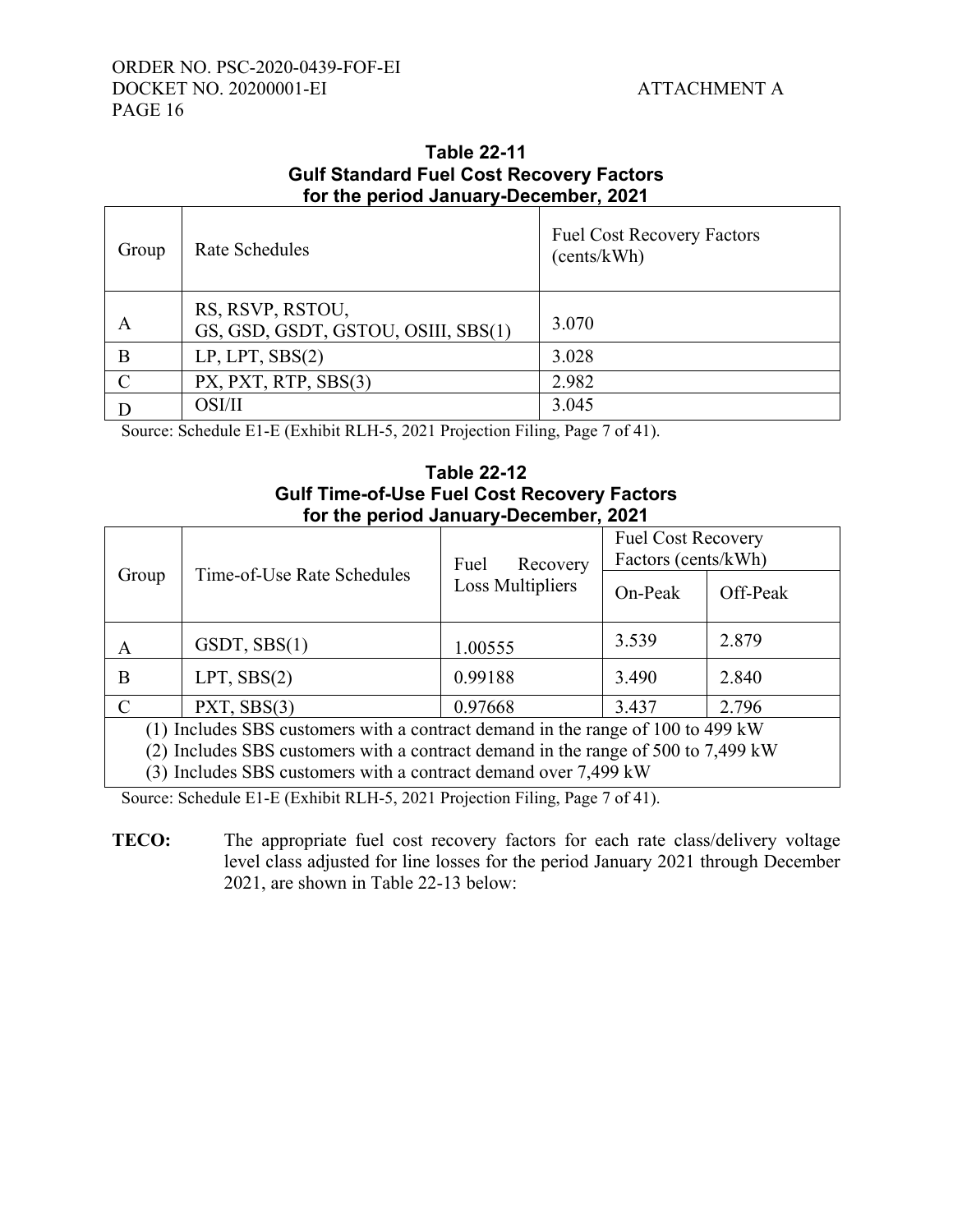# ORDER NO. PSC-2020-0439-FOF-EI DOCKET NO. 20200001-EI ATTACHMENT A PAGE 17

|                                  | TECO Fuel Cost Recovery Factors for the period January-December, 2021 |                                            |                                           |                             |  |  |
|----------------------------------|-----------------------------------------------------------------------|--------------------------------------------|-------------------------------------------|-----------------------------|--|--|
| Metering Voltage Level           |                                                                       | Fuel Cost Recovery Factors (cents per kWh) |                                           |                             |  |  |
|                                  |                                                                       | Levelized Fuel<br>Recovery Factor          | First Tier<br>(Up to $1,000$ (Over<br>kWh | Second Tier<br>1,000<br>kWh |  |  |
|                                  | <b>STANDARD</b>                                                       |                                            |                                           |                             |  |  |
|                                  | Distribution Secondary (RS only)                                      |                                            | 2.856                                     | 3.856                       |  |  |
|                                  | Distribution Secondary                                                | 3.167                                      |                                           |                             |  |  |
|                                  | <b>Distribution Primary</b>                                           | 3.135                                      |                                           |                             |  |  |
|                                  | Transmission                                                          | 3.104                                      |                                           |                             |  |  |
| <b>Lighting Service</b>          |                                                                       | 3.136                                      |                                           |                             |  |  |
|                                  | <b>TIME OF USE</b>                                                    |                                            |                                           |                             |  |  |
|                                  | Distribution Secondary- On-Peak                                       | 3.335                                      |                                           |                             |  |  |
| Distribution Secondary- Off-Peak |                                                                       | 3.095                                      |                                           |                             |  |  |
| Distribution Primary- On-Peak    |                                                                       | 3.302                                      |                                           |                             |  |  |
| Distribution Primary- Off-Peak   |                                                                       | 3.064                                      |                                           |                             |  |  |
| Transmission - On-Peak           |                                                                       | 3.268                                      |                                           |                             |  |  |
| Transmission - Off-Peak          |                                                                       | 3.033                                      |                                           |                             |  |  |

**Table 22-13** 

Source: Schedule E1-E.

# **II. CAPACITY ISSUES**

# **COMPANY-SPECIFIC CAPACITY COST RECOVERY FACTOR ISSUES**

**Florida Power & Light Company** 

**ISSUE 24A: What is the appropriate true-up adjustment amount associated with the 2018 SOBRA projects approved by Order No. PSC-2018-0028-FOF-EI to be refunded through the capacity clause in 2021?**

**Stipulation:** \$12,401,882.

**ISSUE 24B: What are the appropriate Indiantown non-fuel base revenue requirements to be recovered through the Capacity Clause pursuant to the Commission's approval of the Indiantown transaction in Docket No. 160154- EI, Order No. PSC-16-0506-FOF-EI, for 2021?** 

**Stipulation:** \$1,356,055.

#### **Gulf Power Company**

No company-specific capacity cost recovery factor issues for Gulf Power Company have been identified at this time. If such issues are identified, they will be numbered 25A, 25B, 25C, and so forth, as appropriate.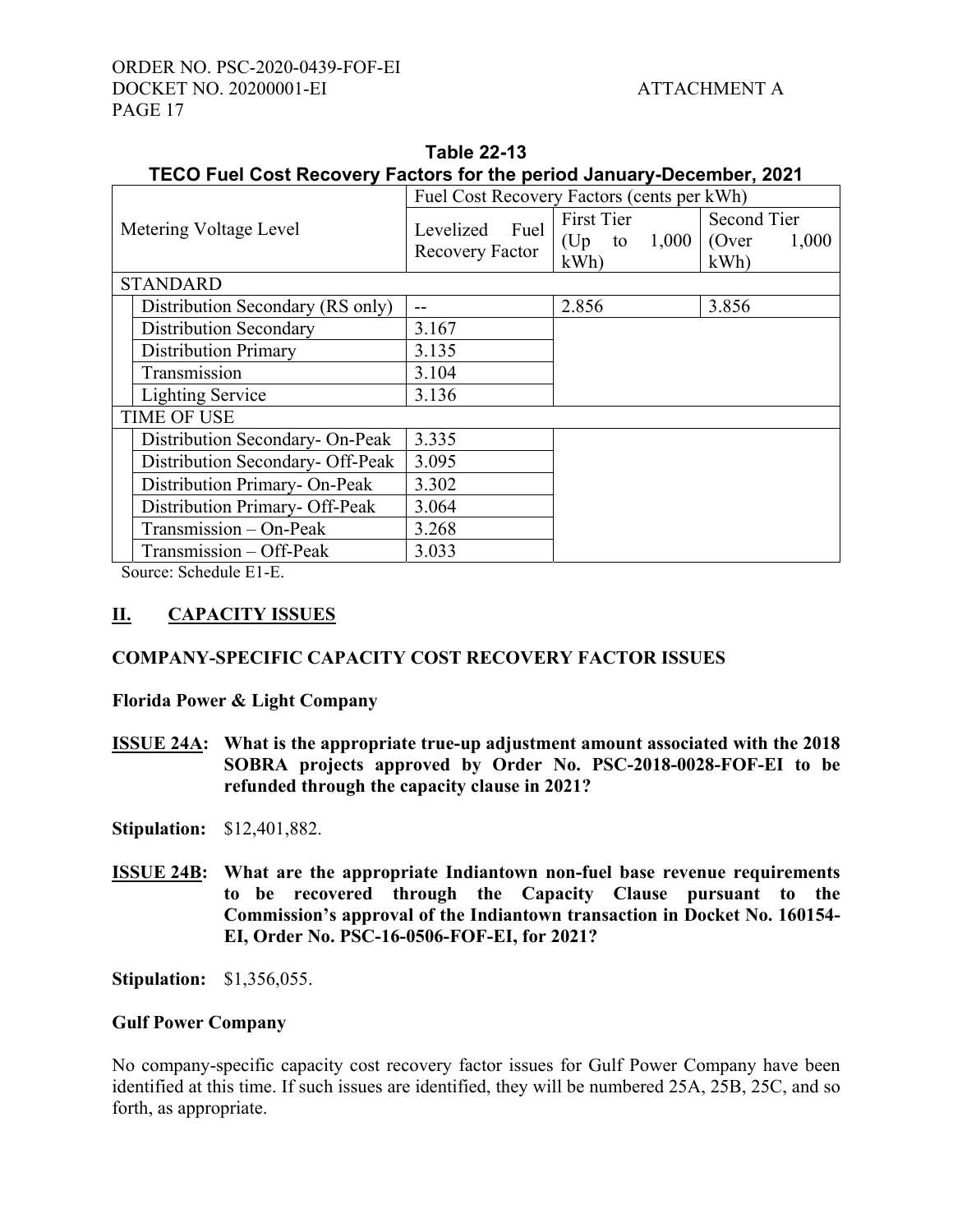# **Tampa Electric Company**

No company-specific capacity cost recovery factor issues for Tampa Electric Company have been identified at this time. If such issues are identified, they will be numbered 26A, 26B, 26C, and so forth, as appropriate.

# **GENERIC CAPACITY COST RECOVERY FACTOR ISSUES**

# **ISSUE 27: What are the appropriate final capacity cost recovery true-up amounts for the period January 2019 through December 2019?**

#### **Stipulation**:

- FPL: An over-recovery of \$5,141,967.
- GULF: An over-recovery of \$452,844.
- **TECO:** An over-recovery of \$111,228.
- **ISSUE 28**: **What are the appropriate capacity cost recovery actual/estimated true-up amounts for the period January 2020 through December 2020?**

# **Stipulation**:

| <b>ISSUE 29:</b> | What are the appropriate total capaci |
|------------------|---------------------------------------|
| <b>TECO:</b>     | An over-recovery of $$1,660,252$ .    |
| <b>GULF:</b>     | An under-recovery of \$2,700,587.     |
| FPL:             | An over-recovery of \$7,388,454.      |

**ISTUE 20: IS A LOCAL COST AT A LOCAL COST AT A LOCAL COST FECOVERY THE LOCAL COST FEETIMAL COST FEETIMAL COST collected/refunded during the period January 2021 through December 2021?** 

#### **Stipulation**:

- FPL: An over-recovery of \$12,530,421.
- **GULF:** An under-recovery of \$2,247,743.
- **TECO:** An over-recovery of \$1,771,480.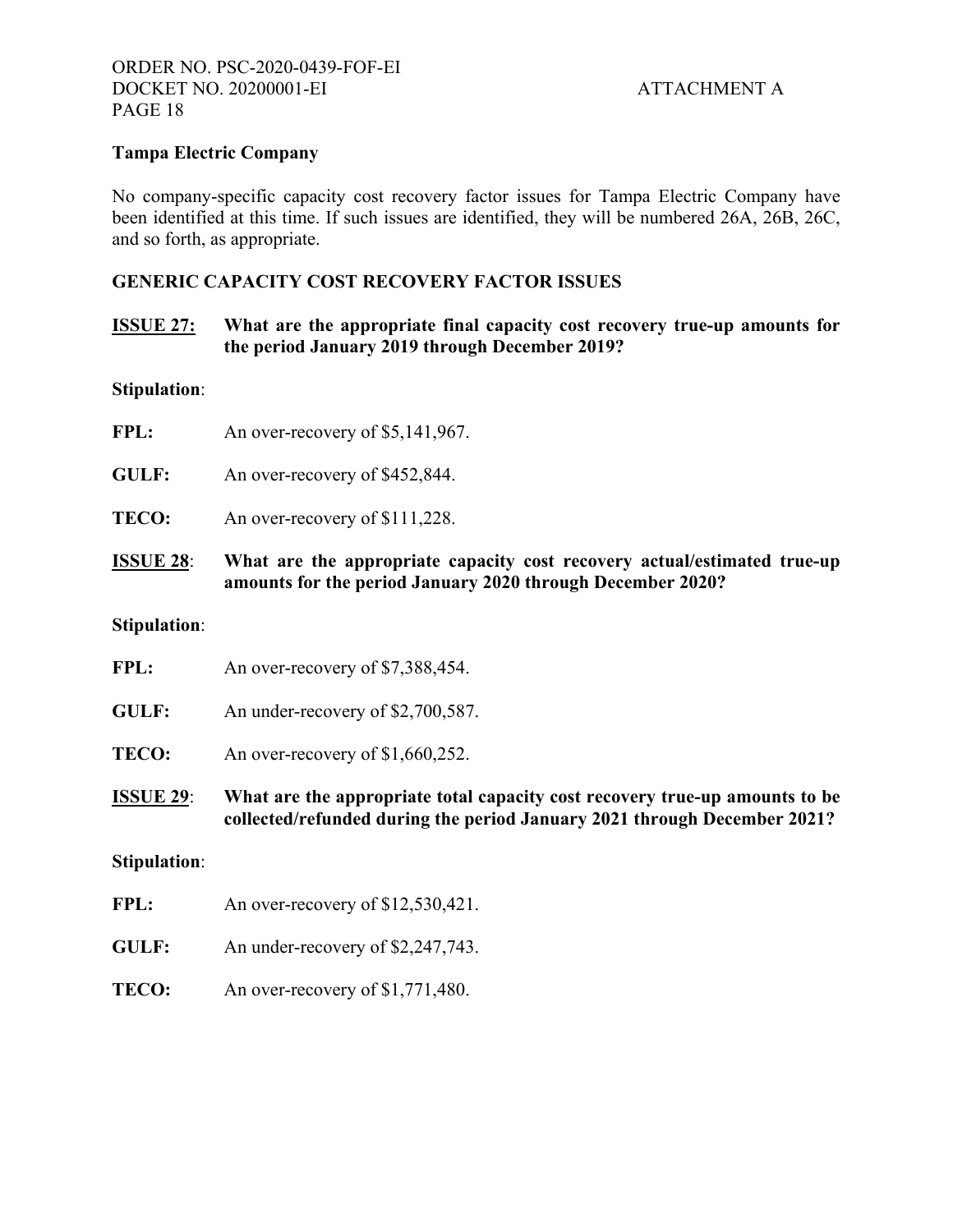# **ISSUE 30: What are the appropriate projected total capacity cost recovery amounts for the period January 2021 through December 2021?**

#### **Stipulation:**

| FPL: | \$237,781,299. |
|------|----------------|
|------|----------------|

- **GULF:** \$83,552,876.
- **TECO:** \$2,125,115.
- **ISSUE 31**: **What are the appropriate projected net purchased power capacity cost recovery amounts to be included in the recovery factor for the period January 2021 through December 2021?**

#### **Stipulation**:

- **GULF:** \$85,862,394.
- **TECO:** \$353,890.
- **ISSUE 32**: **What are the appropriate jurisdictional separation factors for capacity revenues and costs to be included in the recovery factor for the period January 2021 through December 2021?**

#### **Stipulation**:

The appropriate jurisdictional separation factors are as follows:

**FPL:** Demand: Transmission 90.2300 percent, Non-Stratified Production 95.6891 percent, Intermediate Strata Production 95.0081 percent, Peaking Strata Production 95.2778 percent, Distribution 100 percent.

> Energy: Total Sales 95.2084 percent, Non-Stratified Sales 95.6788 percent, Intermediate Strata Sales 94.9979 percent, Peaking Strata Sales 95.2675 percent.

General Plant: Labor 96.9888 percent.

**GULF:** Demand: Total Production/Transmission 97.2343 percent, Non-Stratified Production 100 percent, Intermediate Strata Production 97.5922 percent, Peaking Strata Production 76.0860 percent, Distribution 98.1419 percent.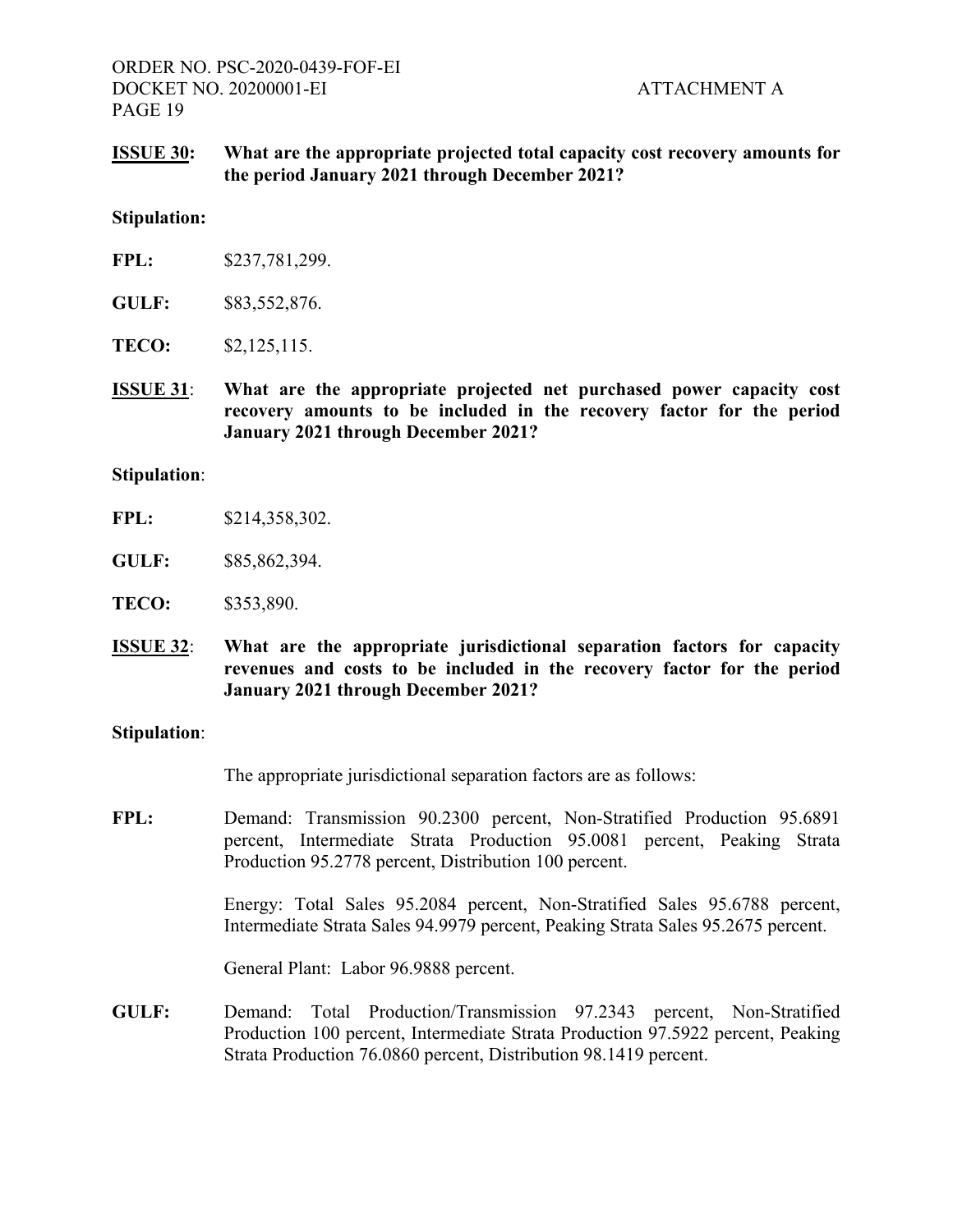Energy: Total Sales 97.4597 percent, Non-Stratified Sales 100 percent, Intermediate Strata Sales 97.5922 percent, Peaking Strata Sales 76.0860 percent.

General Plant: 96.9888 percent.

**TECO:** The appropriate jurisdictional separation factor is 1.00.

# **ISSUE 33**: **What are the appropriate capacity cost recovery factors for the period January 2021 through December 2021?**

# **Stipulation**:

FPL: The appropriate capacity cost recovery factors for the period January 2021 through December 2021 is shown in Tables 33-2 through 33-4:

| FPL Capacity Cost Recovery Factors for the period January-December, 2021 |                                            |                      |                                                                  |                                                                     |  |  |
|--------------------------------------------------------------------------|--------------------------------------------|----------------------|------------------------------------------------------------------|---------------------------------------------------------------------|--|--|
|                                                                          | <b>2021 Capacity Cost Recovery Factors</b> |                      |                                                                  |                                                                     |  |  |
| <b>Rate Schedule</b>                                                     | $\frac{\text{S}}{\text{K}}$                | $\frac{\sqrt{2}}{2}$ | Reservation<br>Demand<br>Charge<br>(RDC)<br>$\frac{\sqrt{2}}{N}$ | Sum of<br>Daily<br>Demand<br>Charge<br>(SDD)<br>$\frac{\gamma}{kW}$ |  |  |
| RS1/RTR1                                                                 |                                            | 0.00203              |                                                                  |                                                                     |  |  |
| GS1/GST1                                                                 |                                            | 0.00205              |                                                                  |                                                                     |  |  |
| GSD1/GSDT1/HLFT1/GSD1-EV                                                 | 0.68                                       |                      |                                                                  |                                                                     |  |  |
| OS <sub>2</sub>                                                          |                                            | 0.00088              |                                                                  |                                                                     |  |  |
| GSLD1/GSLDT1/CS1/CST1/HLFT2/GSLD1-<br>EV                                 | 0.76                                       |                      |                                                                  |                                                                     |  |  |
| GSLD2/GSLDT2/CS2/CST2/HLFT3                                              | 0.73                                       |                      |                                                                  |                                                                     |  |  |
| GSLD3/GSLDT3/CS3/CST3                                                    | 0.74                                       |                      |                                                                  |                                                                     |  |  |
| <b>SST1T</b>                                                             |                                            |                      | 0.09                                                             | 0.04                                                                |  |  |
| SST1D1/SST1D2/SST1D3                                                     |                                            |                      | 0.09                                                             | 0.04                                                                |  |  |
| CILC D/CILC G                                                            | 0.77                                       |                      |                                                                  |                                                                     |  |  |
| <b>CILC T</b>                                                            | 0.74                                       |                      |                                                                  |                                                                     |  |  |
| <b>MET</b>                                                               | 0.66                                       |                      |                                                                  |                                                                     |  |  |
| OL1/SL1/SL1M/PL1                                                         |                                            | 0.00016              |                                                                  |                                                                     |  |  |
| SL2/SL2M/GSCU1                                                           |                                            | 0.00135              |                                                                  |                                                                     |  |  |

# **Table 33-2 FPL Capacity Cost Recovery Factors for the period January-December, 2021**

Source: Appendix III – 2021 CCR Projections (Exhibit RBD-7, Page 20 of 38).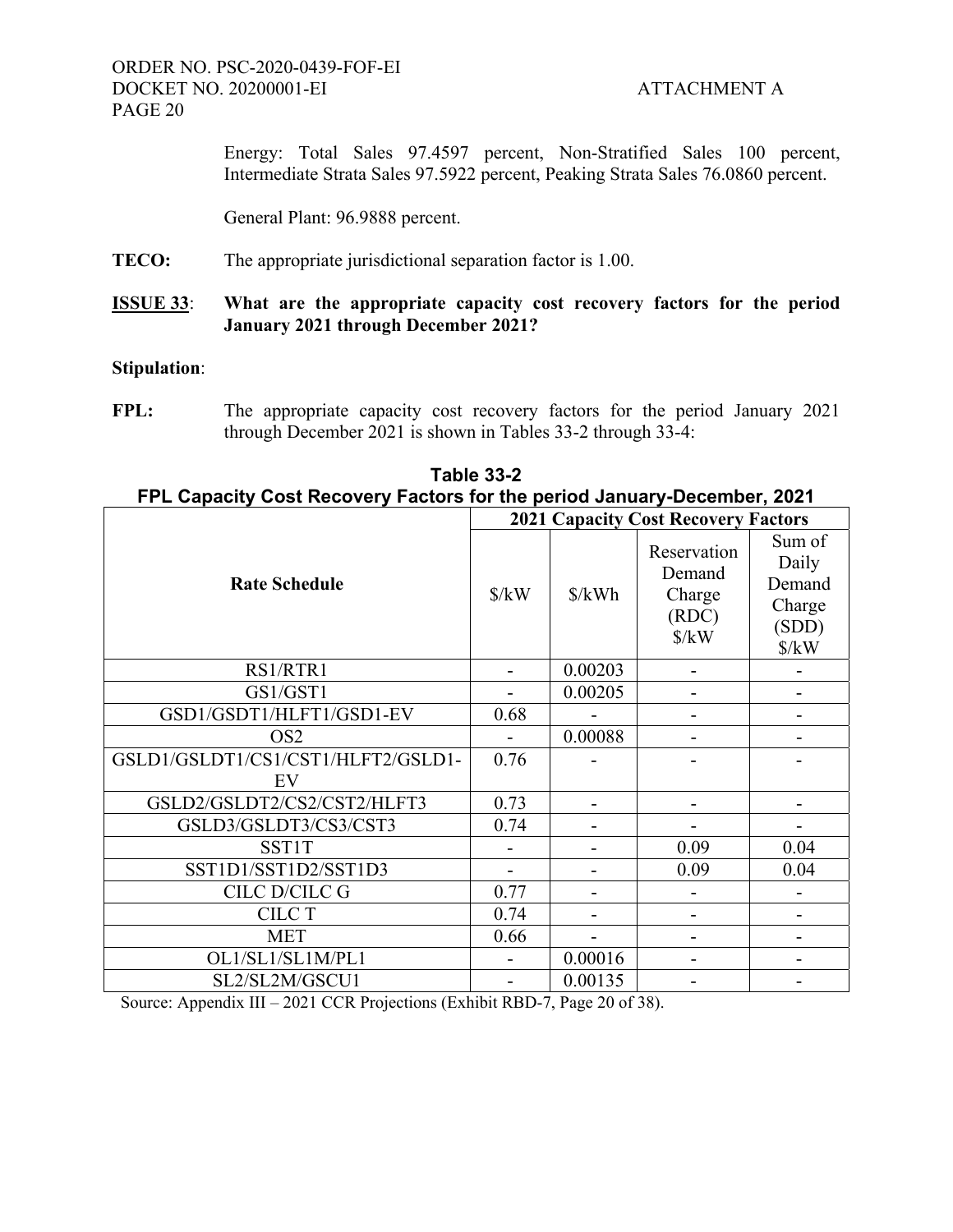|                                    | <b>2020 Indiantown Capacity Cost Recovery</b>       |                                                          |                                                                         |                                                                             |  |  |
|------------------------------------|-----------------------------------------------------|----------------------------------------------------------|-------------------------------------------------------------------------|-----------------------------------------------------------------------------|--|--|
|                                    | <b>Factors</b>                                      |                                                          |                                                                         |                                                                             |  |  |
| <b>Rate Schedule</b>               | Capacity<br>Recovery<br>Factor<br>$(\frac{1}{2}kW)$ | Capacity<br>Recovery<br>Factor<br>$(\frac{\sqrt{2}}{N})$ | Reservation<br>Demand<br>Charge<br>(RDC)<br>$\frac{\text{S}}{\text{K}}$ | Sum of<br>Daily<br>Demand<br>Charge<br>(SDD)<br>$\frac{\text{S}}{\text{K}}$ |  |  |
| RS1/RTR1                           |                                                     | 0.00001                                                  |                                                                         |                                                                             |  |  |
| GS1/GST1                           |                                                     | 0.00001                                                  |                                                                         |                                                                             |  |  |
| GSD1/GSDT1/HLFT1/GSD1-EV           |                                                     |                                                          |                                                                         |                                                                             |  |  |
| OS <sub>2</sub>                    |                                                     | 0.00001                                                  |                                                                         |                                                                             |  |  |
| GSLD1/GSLDT1/CS1/CST1/HLFT2/GSLD1- |                                                     |                                                          |                                                                         |                                                                             |  |  |
| EV                                 |                                                     |                                                          |                                                                         |                                                                             |  |  |
| GSLD2/GSLDT2/CS2/CST2/HLFT3        |                                                     |                                                          |                                                                         |                                                                             |  |  |
| GSLD3/GSLDT3/CS3/CST3              |                                                     |                                                          |                                                                         |                                                                             |  |  |
| SST1T                              |                                                     |                                                          |                                                                         |                                                                             |  |  |
| SST1D1/SST1D2/SST1D3               |                                                     |                                                          |                                                                         |                                                                             |  |  |
| <b>CILC D/CILC G</b>               | 0.01                                                |                                                          |                                                                         |                                                                             |  |  |
| <b>CILC T</b>                      | 0.01                                                |                                                          |                                                                         |                                                                             |  |  |
| <b>MET</b>                         | 0.01                                                |                                                          |                                                                         |                                                                             |  |  |
| OL1/SL1/SL1M/PL1                   |                                                     |                                                          |                                                                         |                                                                             |  |  |
| SL2/SL2M/GSCU1                     |                                                     | 0.00001                                                  |                                                                         |                                                                             |  |  |

| Table 33-3                                                               |  |  |  |  |
|--------------------------------------------------------------------------|--|--|--|--|
| FPL Capacity Cost Recovery Factors for the period January-December, 2021 |  |  |  |  |

Source: Appendix III – 2021 CCR Projections (Exhibit RBD-7, Page 20 of 38).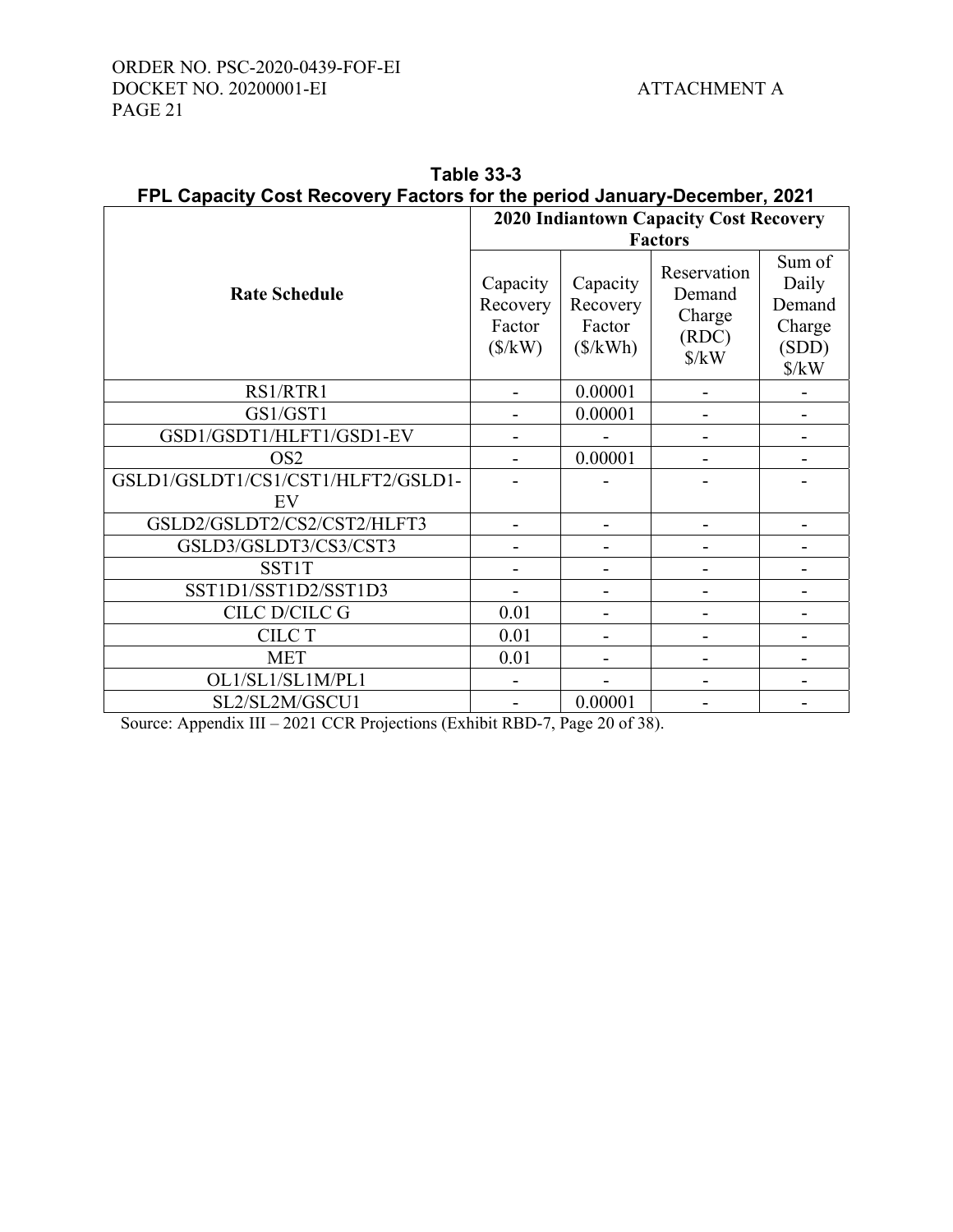|                                    | <b>2021 Total Capacity Cost Recovery Factors</b> |         |                                                                         |                                                                             |  |  |
|------------------------------------|--------------------------------------------------|---------|-------------------------------------------------------------------------|-----------------------------------------------------------------------------|--|--|
| <b>Rate Schedule</b>               | $\frac{\text{S}}{\text{K}}$                      | \$/kWh  | Reservation<br>Demand<br>Charge<br>(RDC)<br>$\frac{\text{S}}{\text{K}}$ | Sum of<br>Daily<br>Demand<br>Charge<br>(SDD)<br>$\frac{\text{S}}{\text{K}}$ |  |  |
| RS1/RTR1                           |                                                  | 0.00204 |                                                                         |                                                                             |  |  |
| GS1/GST1                           |                                                  | 0.00206 |                                                                         |                                                                             |  |  |
| GSD1/GSDT1/HLFT1/GSD1-EV           | 0.68                                             |         |                                                                         |                                                                             |  |  |
| OS <sub>2</sub>                    |                                                  | 0.00089 |                                                                         |                                                                             |  |  |
| GSLD1/GSLDT1/CS1/CST1/HLFT2/GSLD1- | 0.76                                             |         |                                                                         |                                                                             |  |  |
| EV                                 |                                                  |         |                                                                         |                                                                             |  |  |
| GSLD2/GSLDT2/CS2/CST2/HLFT3        | 0.73                                             |         |                                                                         |                                                                             |  |  |
| GSLD3/GSLDT3/CS3/CST3              | 0.74                                             |         |                                                                         |                                                                             |  |  |
| <b>SST1T</b>                       |                                                  |         | 0.09                                                                    | 0.04                                                                        |  |  |
| SST1D1/SST1D2/SST1D3               |                                                  |         | 0.09                                                                    | 0.04                                                                        |  |  |
| CILC D/CILC G                      | 0.78                                             |         |                                                                         |                                                                             |  |  |
| <b>CILC T</b>                      | 0.75                                             |         |                                                                         |                                                                             |  |  |
| <b>MET</b>                         | 0.67                                             |         |                                                                         |                                                                             |  |  |
| OL1/SL1/SL1M/PL1                   |                                                  | 0.00016 |                                                                         |                                                                             |  |  |
| SL2/SL2M/GSCU1                     |                                                  | 0.00136 |                                                                         |                                                                             |  |  |

|                                                                          |  | Table 33-4 |  |  |  |
|--------------------------------------------------------------------------|--|------------|--|--|--|
| FPL Capacity Cost Recovery Factors for the period January-December, 2021 |  |            |  |  |  |
|                                                                          |  |            |  |  |  |

Source: Appendix III – 2021 CCR Projections (Exhibit RBD-7, Page 20 of 38).

**GULF:** The appropriate capacity cost recovery factors for the period January 2021 through December 2021 is shown in Table 33-5 below:

| Table 33-5                                                                |
|---------------------------------------------------------------------------|
| GULF Capacity Cost Recovery Factors for the period January-December, 2021 |
|                                                                           |

| <b>Rate Class</b> | <b>2021 Capacity Cost Recovery Factors</b> |                    |  |
|-------------------|--------------------------------------------|--------------------|--|
|                   | Cents / kWh                                | Dollars / kW-month |  |
| RS, RSVP, RSTOU   | 0.915                                      |                    |  |
| <b>GS</b>         | 0.931                                      |                    |  |
| GSD, GSDT, GSTOU  | 0.733                                      |                    |  |
| LP, LPT           |                                            | 2.86               |  |
| PX, PXT, RTP, SBS | 0.623                                      |                    |  |
| OS-I/II           | 0.127                                      |                    |  |
| <b>OSIII</b>      | 0.566                                      |                    |  |

Source: Schedule CCE-2, Page 2 of 2 (Exhibit RLH-5, Columns G and I, Page 40 of 41).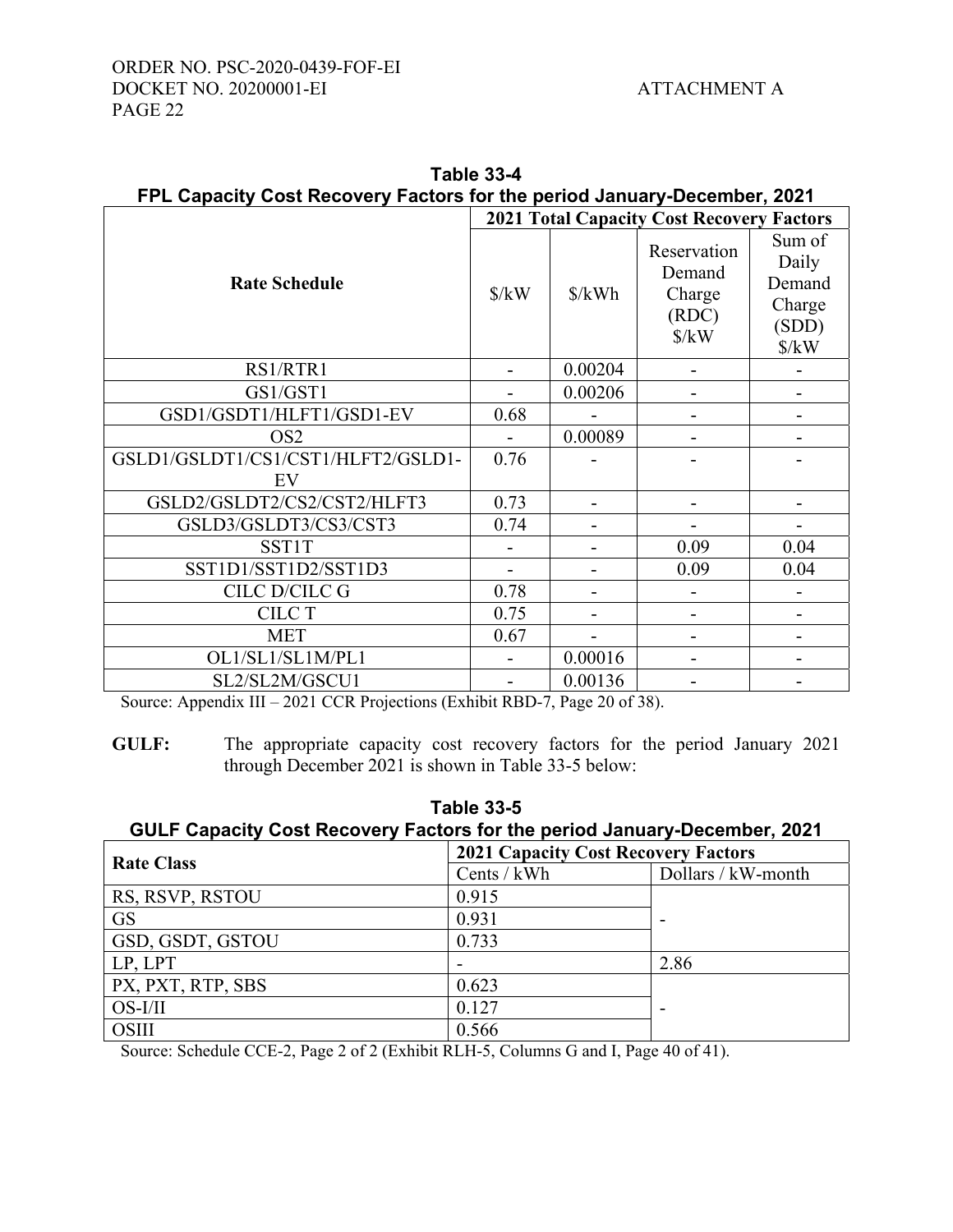**TECO:** The appropriate capacity cost recovery factors for the period January 2021 through December 2021 is shown in Table 33-6 below:

| Table 33-6<br>TECO Capacity Cost Recovery Factors for the period January-December, 2021 |                                     |                                |  |
|-----------------------------------------------------------------------------------------|-------------------------------------|--------------------------------|--|
| <b>Rate Class and Metering Voltage</b>                                                  | 2021 Capacity Cost Recovery Factors |                                |  |
|                                                                                         | $C_{\text{sub}}/1$ $\mathbf{N}$     | $D_{\infty}11_{\infty}$ / 1. W |  |

| <b>Rate Class and Metering Voltage</b> | Cents / kWh | Dollars / kW |
|----------------------------------------|-------------|--------------|
| <b>RS</b>                              | 0.002       |              |
| GS and CS                              | 0.002       |              |
| GSD, SBF Standard                      |             |              |
| Secondary                              |             | 0.01         |
| Primary                                |             | 0.01         |
| Transmission                           |             | 0.01         |
| <b>GSD</b> Optional                    |             |              |
| Secondary                              | 0.002       |              |
| Primary                                | 0.002       |              |
| Transmission                           | 0.002       |              |
| IS, SBI                                |             |              |
| Primary                                |             | 0.00         |
| Transmission                           |             | 0.00         |
| LS1 Secondary                          | 0.0000      |              |
|                                        |             |              |

Source: Exhibit MAS-3, Document Number 1, Page 3 of 4.

# **III.** EFFECTIVE DATE

# **ISSUE 34**: **What should be the effective date of the fuel adjustment factors and capacity cost recovery factors for billing purposes?**

# **Stipulation**:

# **FPL, FPUC,**

**GULF, TECO:** The new factors should be effective begin with the first billing cycle for January 2021 through the last billing cycle for December 2021. The first billing cycle may start before January 1, 2021, and the last cycle may be read after December 31, 2021, so that each customer is billed for twelve months regardless of when the recovery factors became effective. The new factors shall continue in effect until modified by this Commission.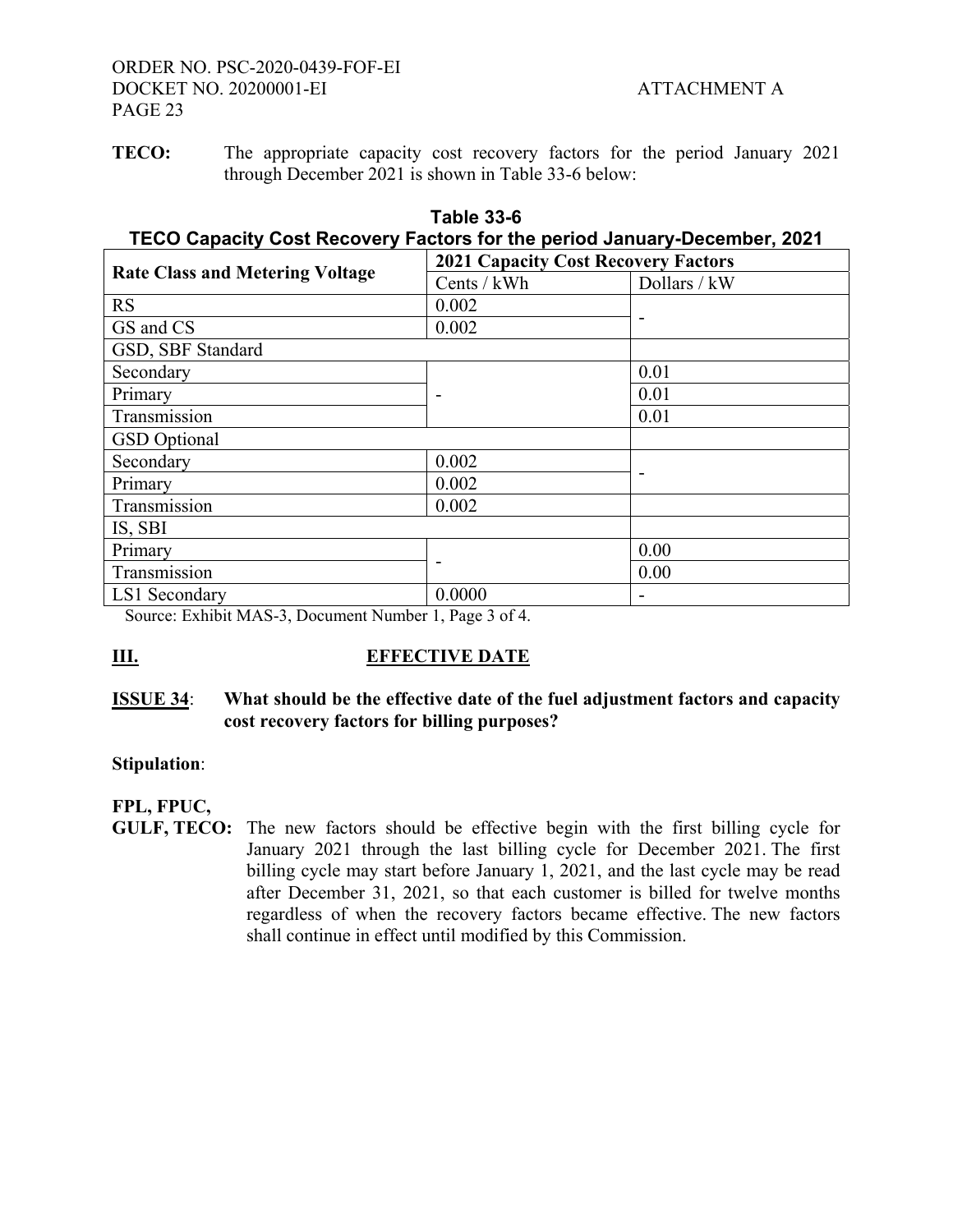# **ISSUE 35: Should the Commission approve revised tariffs reflecting the fuel adjustment factors and capacity cost recovery factors determined to be appropriate in this proceeding?**

# **Stipulation**:

# **FPL, FPUC,**

**GULF, TECO:** Yes. The Commission should approve revised tariffs reflecting the fuel adjustment factors and capacity cost recovery factors determined to be reasonable in this proceeding. The Commission should direct staff to verify that the revised tariffs are consistent with the Commission's decisions.

# **ISSUE 36: Should this docket be closed?**

# **Stipulation**:

# **FPL, FPUC,**

**GULF, TECO:** No. While a separate docket number is assigned each year for administrative convenience, this is a continuing docket and should remain open.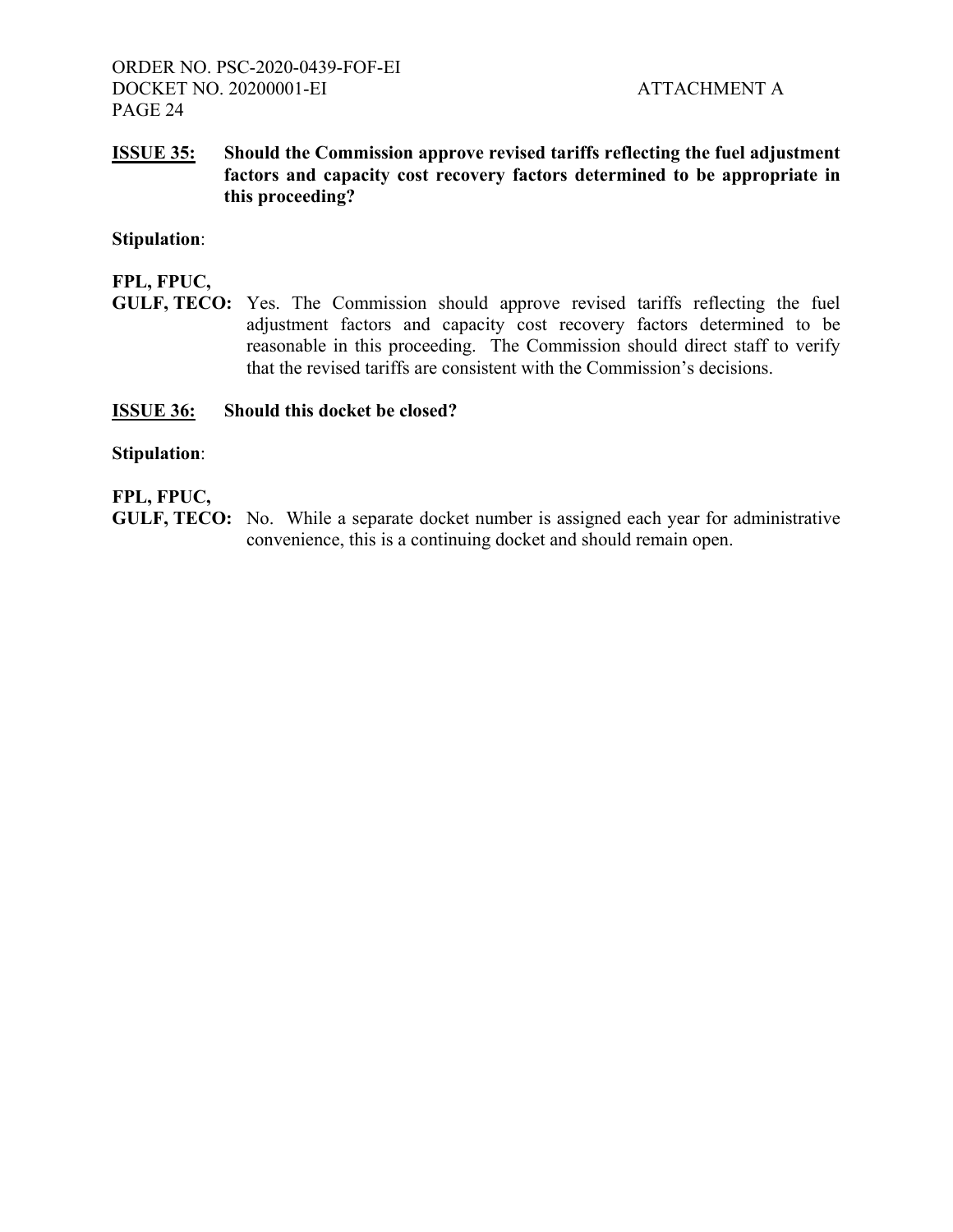# **APPROVED FPL ISSUES DOCKET NO. 20200001-EI**

#### **ISSUES AND POSITIONS**

# **COMPANY SPECIFIC ISSUES**

# **Florida Power & Light Company**

# **ISSUE 2F: Has FPL made reasonable and prudent adjustments, if any are needed, to account for replacement power costs associated with the April 2019 forced outage at St. Lucie Nuclear Power Plant, Unit No. 1?**

No adjustments are needed for the replacement power costs associated with the April 2019 outage at St. Lucie Nuclear Power Plant, Unit No. 1. The Commission has consistently based clause recovery of replacement fuel costs on whether a utility's actions were prudent in the circumstances that led to the need for replacement power. FPL acted prudently with respect to the circumstances that resulted in the April 2019 outage and the associated need for replacement power. Therefore, the replacement power costs should be recovered through the fuel cost recovery clause. (Coffey)

# **ISSUE 2G: Has FPL made reasonable and prudent adjustments, if any are needed, to account for replacement power costs associated with the March 2020 returnto-service delay at St. Lucie Nuclear Power Plant, Unit No. 2?**

 No adjustments are needed for the replacement power costs associated with the March 2020 return-to-service delay at St. Lucie Power Plant Unit No. 2. The Commission has consistently based clause recovery of replacement fuel costs on whether a utility's actions were prudent in the circumstances that led to the need for replacement power. FPL acted prudently with respect to the circumstances that resulted in the March 2020 return-to-service delay and the associated need for replacement power. Therefore, the replacement power costs should be recovered through the fuel cost recovery clause. (Coffey)

#### **GENERIC FUEL ADJUSTMENT ISSUES**

**ISSUE 8: What are the appropriate final fuel adjustment true-up amounts for the period January 2019 through December 2019?** 

\$51,621,690 under-recovery. (Deaton)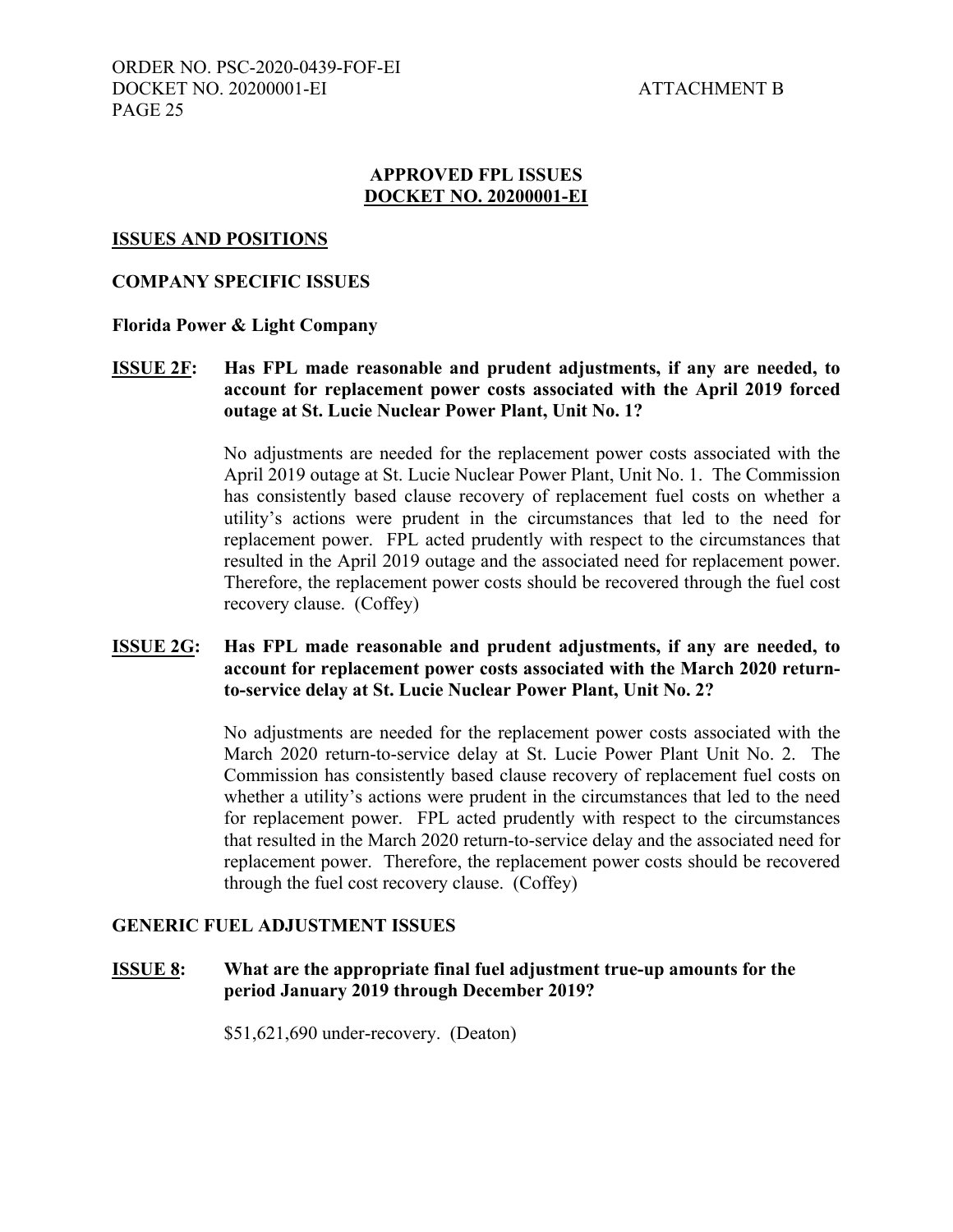# **ISSUE 9: What are the appropriate fuel adjustment actual/estimated true-up amounts or the period January 2020 through December 2020?**

\$30,951,780 over-recovery. (Deaton)

**ISSUE 10: What are the appropriate total fuel adjustment true-up amounts to be collected/refunded from January 2021 through December 2021?** 

\$20,669,910 under-recovery. (Deaton)

# **FUEL FACTOR CALCULATION ISSUES**

**ISSUE 18**: **What are the appropriate projected net fuel and purchased power cost recovery and Generating Performance Incentive amounts to be included in the recovery factor for the period January 2021 through December 2021?** 

> \$2,732,181,548 including prior period true-ups, revenue taxes, FPL's portion of Incentive Mechanism gains, FPL's 2021 SolarTogether Credit amount and the GPIF reward. (Deaton)

# **ISSUE 20**: **What are the appropriate levelized fuel cost recovery factors for the period January 2021 through December 2021?**

FPL is proposing a levelized factor of 2.444 cents/kWh. (Deaton)

**ISSUE 22**: **What are the appropriate fuel cost recovery factors for each rate class/delivery voltage level class adjusted for line losses?**